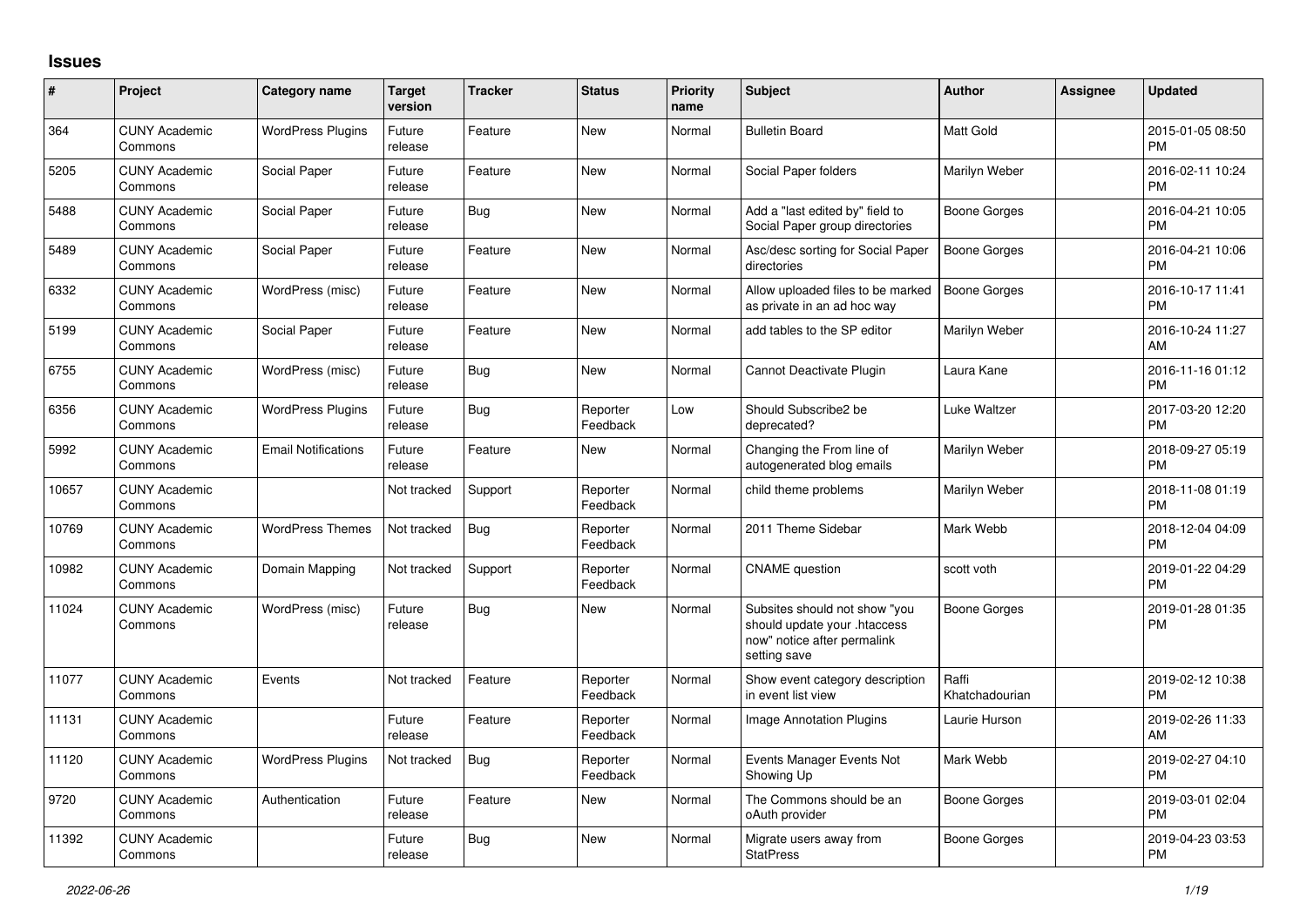| #     | <b>Project</b>                  | Category name             | <b>Target</b><br>version | <b>Tracker</b> | <b>Status</b>        | <b>Priority</b><br>name | <b>Subject</b>                                                                                | <b>Author</b>       | Assignee | <b>Updated</b>                |
|-------|---------------------------------|---------------------------|--------------------------|----------------|----------------------|-------------------------|-----------------------------------------------------------------------------------------------|---------------------|----------|-------------------------------|
| 11415 | <b>CUNY Academic</b><br>Commons | <b>WordPress Plugins</b>  | Not tracked              | <b>Bug</b>     | Reporter<br>Feedback | Normal                  | <b>Blog Subscriptions in Jetpack</b>                                                          | Laurie Hurson       |          | 2019-05-14 10:34<br>AM        |
| 11509 | <b>CUNY Academic</b><br>Commons |                           | Not tracked              | Support        | Reporter<br>Feedback | Normal                  | deleted Page causing a Menu<br>problem?                                                       | Marilyn Weber       |          | 2019-06-04 09:54<br>AM        |
| 11556 | <b>CUNY Academic</b><br>Commons | Courses                   | Not tracked              | <b>Bug</b>     | Reporter<br>Feedback | Normal                  | Instructor name given in course<br>listing                                                    | Tom Harbison        |          | 2019-06-25 04:12<br><b>PM</b> |
| 11771 | <b>CUNY Academic</b><br>Commons |                           | Not tracked              | Support        | Reporter<br>Feedback | Normal                  | post displays in sections                                                                     | Marilyn Weber       |          | 2019-08-20 10:34<br>AM        |
| 11787 | <b>CUNY Academic</b><br>Commons |                           | Not tracked              | Support        | Reporter<br>Feedback | Normal                  | automated comments notifications   Marilyn Weber<br>on ZenDesk                                |                     |          | 2019-08-26 06:18<br><b>PM</b> |
| 10273 | <b>CUNY Academic</b><br>Commons | Registration              | Not tracked              | Support        | Reporter<br>Feedback | Normal                  | users combining CF and campus<br>address                                                      | Marilyn Weber       |          | 2019-09-18 10:58<br>AM        |
| 11788 | <b>CUNY Academic</b><br>Commons | <b>WordPress Plugins</b>  | Future<br>release        | Support        | Reporter<br>Feedback | Normal                  | Plugin Reguest - Browse Aloud                                                                 | scott voth          |          | 2019-09-24 08:42<br>AM        |
| 11848 | <b>CUNY Academic</b><br>Commons |                           | Not tracked              | Support        | Hold                 | Normal                  | a Dean of Faculty wants to share<br>a large file                                              | Marilyn Weber       |          | 2019-09-24 08:44<br>AM        |
| 11860 | <b>CUNY Academic</b><br>Commons | Registration              | Future<br>release        | Feature        | <b>New</b>           | Normal                  | Ensure Students Are Aware They<br>Can Use Aliases At Registration                             | scott voth          |          | 2019-09-24 08:46<br>AM        |
| 11519 | <b>CUNY Academic</b><br>Commons |                           | Not tracked              | Support        | Assigned             | Normal                  | comment option not appearing                                                                  | Marilyn Weber       |          | 2019-09-24 10:28<br>AM        |
| 12198 | <b>CUNY Academic</b><br>Commons |                           | Not tracked              | Bug            | Reporter<br>Feedback | Normal                  | Duplicate listing in My Sites                                                                 | Tom Harbison        |          | 2019-12-09 05:50<br><b>PM</b> |
| 12328 | <b>CUNY Academic</b><br>Commons |                           | Not tracked              | Support        | <b>New</b>           | Normal                  | Sign up Code for Non-CUNY<br>Faculty                                                          | Laurie Hurson       |          | 2020-01-28 10:25<br>AM        |
| 12350 | <b>CUNY Academic</b><br>Commons | <b>Blogs (BuddyPress)</b> | Not tracked              | Support        | Reporter<br>Feedback | Normal                  | URL creation problem                                                                          | Marilyn Weber       |          | 2020-02-03 11:27<br>AM        |
| 12352 | <b>CUNY Academic</b><br>Commons |                           | Not tracked              | Support        | <b>New</b>           | Normal                  | "posts list" page builder block<br>option                                                     | Marilyn Weber       |          | 2020-02-03 01:29<br><b>PM</b> |
| 12360 | <b>CUNY Academic</b><br>Commons | <b>WordPress Themes</b>   | Not tracked              | Bug            | Reporter<br>Feedback | Normal                  | site just says "DANTE We are<br>currently in maintenance mode,<br>please check back shortly." | Marilyn Weber       |          | 2020-02-04 12:13<br><b>PM</b> |
| 12573 | <b>CUNY Academic</b><br>Commons | <b>WordPress Plugins</b>  | Future<br>release        | <b>Bug</b>     | <b>New</b>           | Normal                  | <b>CommentPress Core Issues</b>                                                               | scott voth          |          | 2020-03-24 04:32<br><b>PM</b> |
| 13034 | <b>CUNY Academic</b><br>Commons |                           | Not tracked              | Support        | Reporter<br>Feedback | Normal                  | a site is asking people to join the<br>Commons to get a download                              | Marilyn Weber       |          | 2020-07-12 07:23<br>AM        |
| 13048 | <b>CUNY Academic</b><br>Commons | Shortcodes and<br>embeds  | Future<br>release        | Feature        | <b>New</b>           | Normal                  | Jupyter Notebooks support                                                                     | Boone Gorges        |          | 2020-07-14 11:46<br>AM        |
| 12436 | <b>CUNY Academic</b><br>Commons |                           | Not tracked              | <b>Bug</b>     | Assigned             | Normal                  | Nightly system downtime                                                                       | <b>Boone Gorges</b> |          | 2020-08-01 09:30<br>AM        |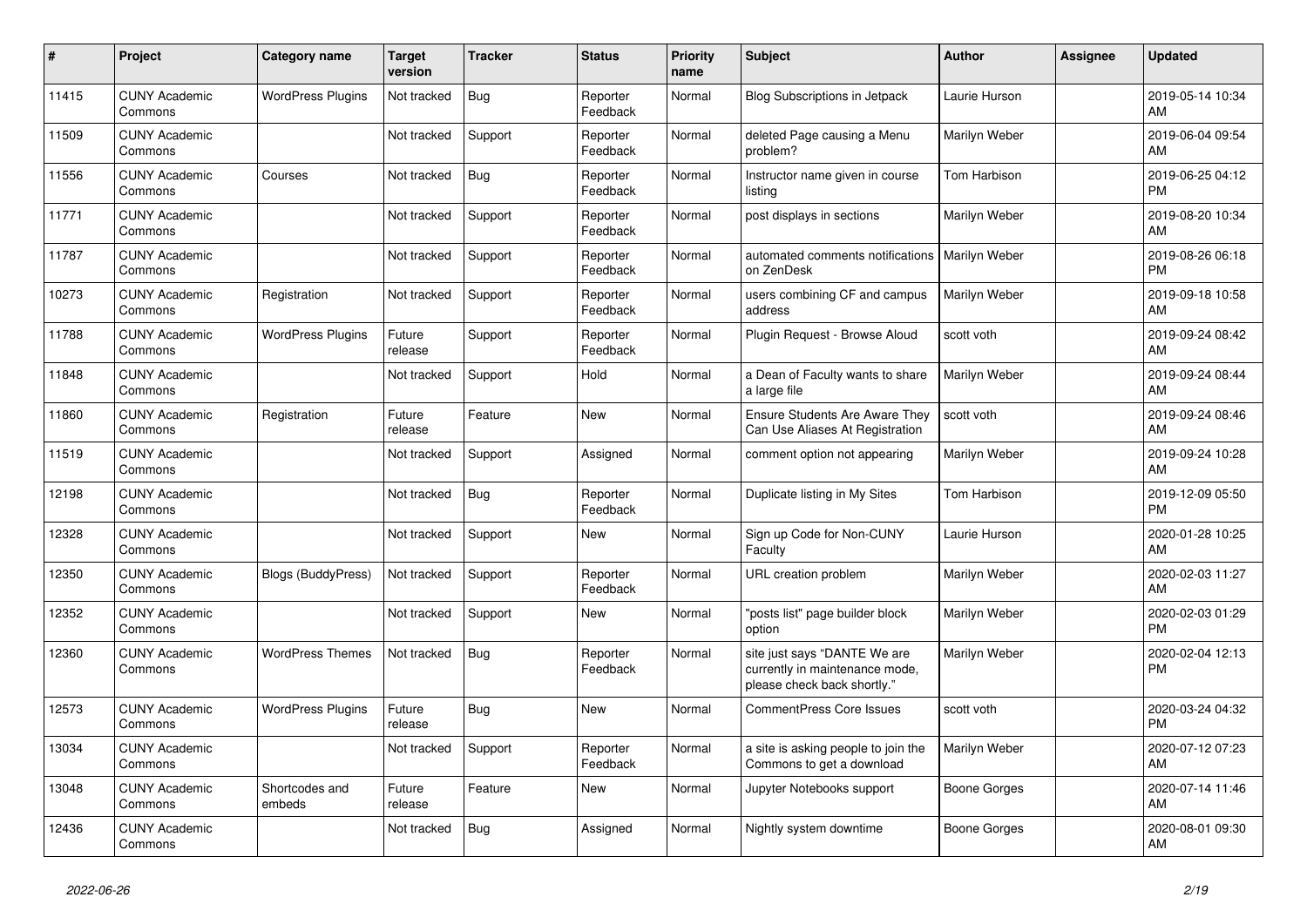| #     | Project                         | <b>Category name</b>    | <b>Target</b><br>version | <b>Tracker</b> | <b>Status</b>        | <b>Priority</b><br>name | <b>Subject</b>                                                       | Author                  | <b>Assignee</b> | <b>Updated</b>                |
|-------|---------------------------------|-------------------------|--------------------------|----------------|----------------------|-------------------------|----------------------------------------------------------------------|-------------------------|-----------------|-------------------------------|
| 13255 | <b>CUNY Academic</b><br>Commons |                         | Not tracked              | Support        | Reporter<br>Feedback | Normal                  | Accessibility problems                                               | Marilyn Weber           |                 | 2020-09-01 05:48<br><b>PM</b> |
| 13975 | <b>CUNY Academic</b><br>Commons | Social Paper            | Not tracked              | Support        | Reporter<br>Feedback | Normal                  | can't approve comments on<br>Social Paper paper                      | Marilyn Weber           |                 | 2021-02-12 09:33<br>AM        |
| 13912 | <b>CUNY Academic</b><br>Commons |                         | Not tracked              | Feature        | Hold                 | Low                     | posting "missed schedule"                                            | Marilyn Weber           |                 | 2021-02-23 10:46<br>AM        |
| 14074 | <b>CUNY Academic</b><br>Commons | WordPress (misc)        | Not tracked              | Support        | Reporter<br>Feedback | Normal                  | page password protection<br>problem                                  | Marilyn Weber           |                 | 2021-03-02 11:03<br>AM        |
| 14398 | <b>CUNY Academic</b><br>Commons |                         | Not tracked              | Support        | Reporter<br>Feedback | Normal                  | Events plug-in notification<br>problem                               | Marilyn Weber           |                 | 2021-05-11 11:21<br>AM        |
| 14538 | <b>CUNY Academic</b><br>Commons |                         | Not tracked              | Support        | Reporter<br>Feedback | Normal                  | <b>Weebly To Commons</b>                                             | Laurie Hurson           |                 | 2021-09-14 10:47<br>AM        |
| 14629 | <b>CUNY Academic</b><br>Commons |                         | Not tracked              | <b>Bug</b>     | Reporter<br>Feedback | Normal                  | Possible Post Order Bug?                                             | <b>Syelle Graves</b>    |                 | 2021-09-14 10:47<br>AM        |
| 14784 | <b>CUNY Academic</b><br>Commons |                         |                          | Support        | Reporter<br>Feedback | Normal                  | User report of logo problem when<br>using Customizer theme           | Marilyn Weber           |                 | 2021-09-17 10:25<br>AM        |
| 14792 | <b>CUNY Academic</b><br>Commons |                         |                          | <b>Bug</b>     | <b>New</b>           | Normal                  | Inconsistent email notifications<br>from gravity forms               | Raffi<br>Khatchadourian |                 | 2021-10-04 01:50<br><b>PM</b> |
| 14842 | <b>CUNY Academic</b><br>Commons |                         | Not tracked              | Support        | Reporter<br>Feedback | Normal                  | Question about widgets and block<br>editor                           | Gina Cherry             |                 | 2021-10-06 03:01<br><b>PM</b> |
| 14900 | <b>CUNY Academic</b><br>Commons |                         | Not tracked              | Support        | Reporter<br>Feedback | Normal                  | previous theme?                                                      | Marilyn Weber           |                 | 2021-10-25 10:31<br>AM        |
| 14911 | <b>CUNY Academic</b><br>Commons | <b>WordPress Themes</b> | Not tracked              | Support        | <b>New</b>           | Normal                  | Twentytwentyone theme                                                | Marilyn Weber           |                 | 2021-10-28 10:37<br>AM        |
| 14936 | <b>CUNY Academic</b><br>Commons |                         |                          | <b>Bug</b>     | <b>New</b>           | Normal                  | Commons websites blocked by<br>SPS campus network                    | Laurie Hurson           |                 | 2021-11-03 03:57<br><b>PM</b> |
| 14940 | <b>CUNY Academic</b><br>Commons |                         |                          | <b>Bug</b>     | <b>New</b>           | Normal                  | Discrepancy between Commons<br>profile "sites" and actual # of sites | Laurie Hurson           |                 | 2021-11-08 11:09<br>AM        |
| 13650 | <b>CUNY Academic</b><br>Commons | Group Library           | Future<br>release        | Feature        | <b>New</b>           | Normal                  | Forum Attachments in Group<br>Library                                | Laurie Hurson           |                 | 2021-11-19 12:30<br><b>PM</b> |
| 15045 | <b>CUNY Academic</b><br>Commons |                         |                          | Support        | <b>New</b>           | Normal                  | no result for KCeL in the search<br>box on the commons               | Marilyn Weber           |                 | 2021-12-10 11:29<br>AM        |
| 15260 | <b>CUNY Academic</b><br>Commons |                         |                          | Support        | Reporter<br>Feedback | Normal                  | Diacritical markings   European<br><b>Stages</b>                     | Marilyn Weber           |                 | 2022-02-04 08:16<br>AM        |
| 15176 | <b>CUNY Academic</b><br>Commons |                         | Not tracked              | Support        | Reporter<br>Feedback | Normal                  | Archiving Q Writing & Old<br>Wordpress Sites on the Commons          | Laurie Hurson           |                 | 2022-02-08 10:28<br>AM        |
| 15370 | <b>CUNY Academic</b><br>Commons |                         |                          | Support        | Reporter<br>Feedback | Normal                  | All-in-One Event Calendar?                                           | Marilyn Weber           |                 | 2022-02-17 11:03<br>AM        |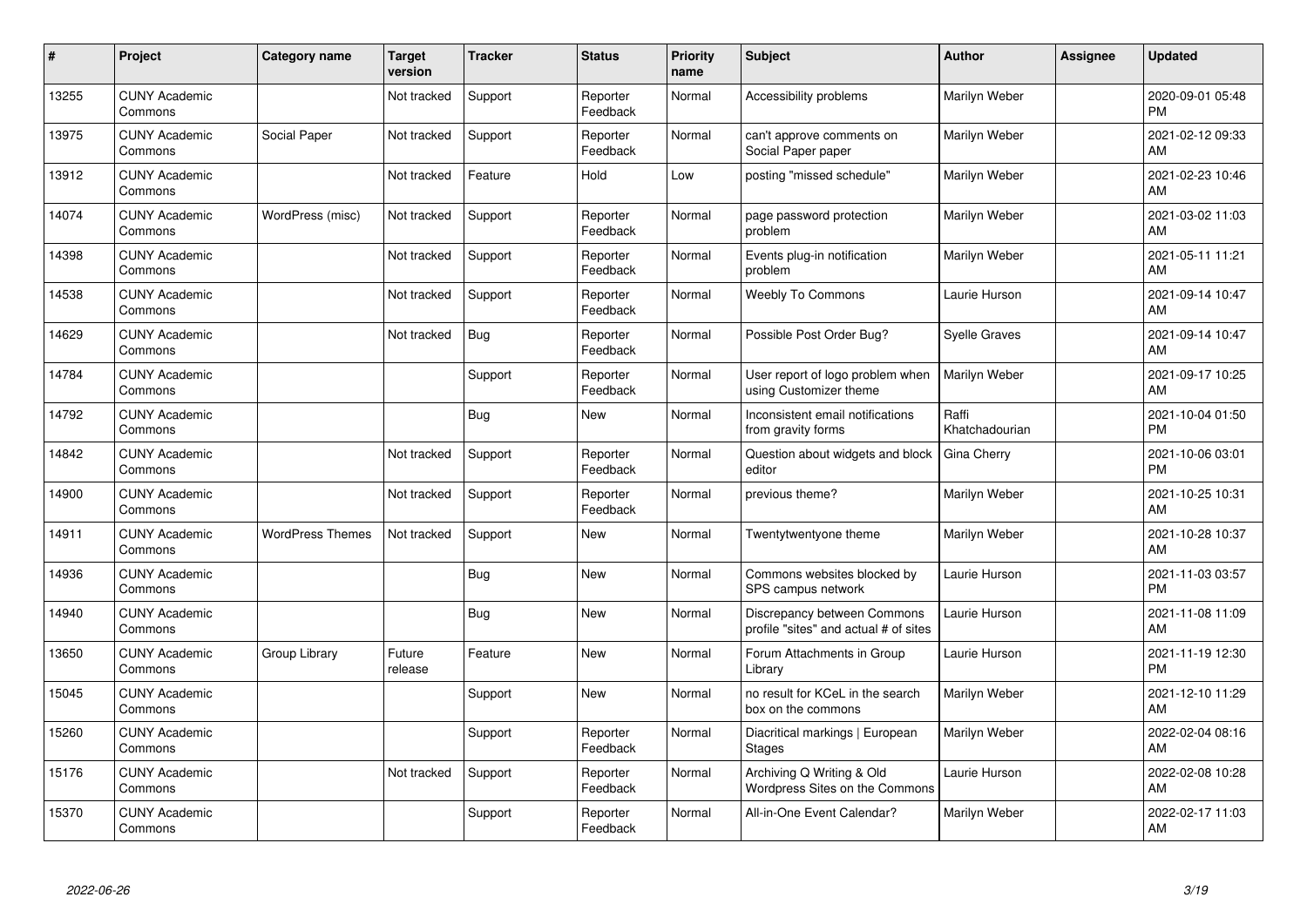| #     | Project                         | <b>Category name</b> | <b>Target</b><br>version | <b>Tracker</b> | <b>Status</b>        | <b>Priority</b><br>name | <b>Subject</b>                                                     | <b>Author</b>           | <b>Assignee</b>   | <b>Updated</b>                |
|-------|---------------------------------|----------------------|--------------------------|----------------|----------------------|-------------------------|--------------------------------------------------------------------|-------------------------|-------------------|-------------------------------|
| 15565 | <b>CUNY Academic</b><br>Commons |                      |                          | Support        | <b>New</b>           | Normal                  | Events - send updates to an email   Marilyn Weber<br>listserv      |                         |                   | 2022-03-10 01:06<br><b>PM</b> |
| 15757 | <b>CUNY Academic</b><br>Commons |                      |                          | <b>Bug</b>     | <b>New</b>           | Normal                  | Members # do not match                                             | Laurie Hurson           |                   | 2022-03-30 04:52<br><b>PM</b> |
| 15816 | <b>CUNY Academic</b><br>Commons |                      | Not tracked              | Support        | <b>New</b>           | Normal                  | slow loading at SPS                                                | Marilyn Weber           |                   | 2022-04-05 01:26<br><b>PM</b> |
| 15923 | <b>CUNY Academic</b><br>Commons |                      | Not tracked              | Feature        | Reporter<br>Feedback | Normal                  | <b>Bellows Plugin Adjustments</b>                                  | Laurie Hurson           |                   | 2022-04-20 10:10<br>AM        |
| 15685 | <b>CUNY Academic</b><br>Commons |                      |                          | Support        | New                  | High                    | problem with chrome?                                               | Marilyn Weber           |                   | 2022-04-25 03:40<br><b>PM</b> |
| 11843 | <b>CUNY Academic</b><br>Commons | WordPress (misc)     | Future<br>release        | Design/UX      | <b>New</b>           | Normal                  | Tweaking the Gutenberg Editor<br>Interface                         | Laurie Hurson           |                   | 2022-04-26 12:00<br><b>PM</b> |
| 10380 | <b>CUNY Academic</b><br>Commons | WordPress (misc)     | Future<br>release        | Feature        | In Progress          | Normal                  | Remove blacklisted plugins                                         | <b>Boone Gorges</b>     |                   | 2022-04-26 12:00<br><b>PM</b> |
| 16099 | <b>CUNY Academic</b><br>Commons |                      |                          | Support        | Reporter<br>Feedback | Normal                  | request for Newsletter Glue                                        | Marilyn Weber           |                   | 2022-05-13 12:14<br><b>PM</b> |
| 15655 | <b>CUNY Academic</b><br>Commons |                      | 2.0.2                    | Support        | Reporter<br>Feedback | Normal                  | Event Aggregator plugin?                                           | Marilyn Weber           |                   | 2022-06-14 11:36<br>AM        |
| 15613 | <b>CUNY Academic</b><br>Commons |                      | 2.0.2                    | Feature        | Reporter<br>Feedback | Normal                  | Adding "Passster" plugin                                           | Laurie Hurson           |                   | 2022-06-14 11:36<br>AM        |
| 15169 | <b>CUNY Academic</b><br>Commons |                      | 2.0.2                    | Support        | Reporter<br>Feedback | Normal                  | new Prelude website zipfiles for<br>custom theme and other files.  | Marilyn Weber           |                   | 2022-06-14 11:36<br>AM        |
| 16255 | <b>CUNY Academic</b><br>Commons | WordPress (misc)     |                          | <b>Bug</b>     | <b>New</b>           | Normal                  | Need to define 'MULTISITE'<br>constant in wp-config.php            | Raymond Hoh             |                   | 2022-06-19 09:31<br>AM        |
| 16290 | <b>CUNY Academic</b><br>Commons |                      |                          | Feature        | Reporter<br>Feedback | Normal                  | Add Table Of Contents Block<br>plug-in                             | Raffi<br>Khatchadourian |                   | 2022-06-24 10:26<br>AM        |
| 16294 | <b>CUNY Academic</b><br>Commons |                      |                          | <b>Bug</b>     | <b>New</b>           | Urgent                  | CAC is down                                                        | Raffi<br>Khatchadourian |                   | 2022-06-24 02:36<br><b>PM</b> |
| 2577  | <b>NYCDH Community</b><br>Site  |                      |                          | Feature        | Assigned             | Low                     | Investigate Potential to Add Links<br>to the Forum                 | <b>Mark Newton</b>      | Alex Gil          | 2013-05-16 09:40<br><b>PM</b> |
| 2576  | NYCDH Community<br>Site         |                      |                          | <b>Bug</b>     | Hold                 | Low                     | Test Next Button in Javascript<br><b>Tutorial Under Activities</b> | <b>Mark Newton</b>      | Alex Gil          | 2013-05-18 02:55<br><b>PM</b> |
| 11968 | JustPublics@365<br>MediaCamp    |                      |                          | Feature        | New                  | Normal                  | Nanoscience Retractable Display<br>Unit                            | Donald Cherry           | Bonnie<br>Eissner | 2021-02-19 08:50<br>AM        |
| 58    | <b>CUNY Academic</b><br>Commons | BuddyPress (misc)    | Future<br>release        | Feature        | Assigned             | Low                     | Make member search sortable by<br>last name                        | Roberta Brody           | Boone<br>Gorges   | 2010-08-26 02:38<br><b>PM</b> |
| 377   | <b>CUNY Academic</b><br>Commons | BuddyPress (misc)    | Future<br>release        | Feature        | Assigned             | Normal                  | Like buttons                                                       | <b>Matt Gold</b>        | Boone<br>Gorges   | 2010-11-16 05:13<br>PM        |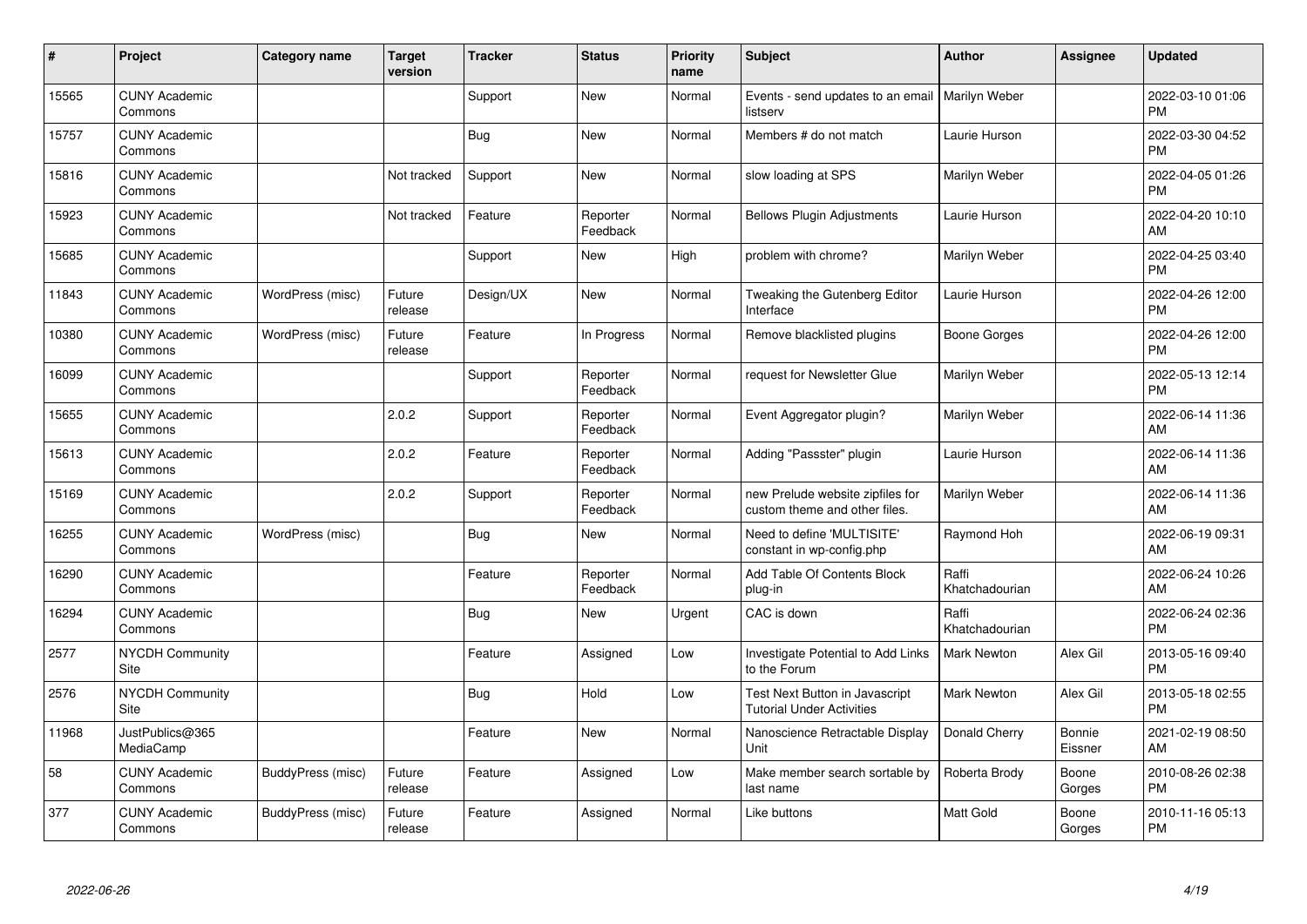| #    | Project                         | <b>Category name</b>     | <b>Target</b><br>version | <b>Tracker</b> | <b>Status</b>       | <b>Priority</b><br>name | Subject                                                                                        | <b>Author</b>       | <b>Assignee</b> | <b>Updated</b>                |
|------|---------------------------------|--------------------------|--------------------------|----------------|---------------------|-------------------------|------------------------------------------------------------------------------------------------|---------------------|-----------------|-------------------------------|
| 435  | <b>CUNY Academic</b><br>Commons | BuddyPress (misc)        | Future<br>release        | Feature        | Assigned            | Normal                  | Include Avatar Images in Forum<br><b>Post Notification Emails</b>                              | <b>Matt Gold</b>    | Boone<br>Gorges | 2010-12-08 12:40<br>PM        |
| 500  | <b>CUNY Academic</b><br>Commons | BuddyPress (misc)        | Future<br>release        | Feature        | Assigned            | Normal                  | <b>Export Group Data</b>                                                                       | Matt Gold           | Boone<br>Gorges | 2010-12-19 12:09<br>PM        |
| 635  | <b>CUNY Academic</b><br>Commons | BuddyPress (misc)        | Future<br>release        | Feature        | Assigned            | Normal                  | Big Blue Button -<br>Videoconferencing in Groups and<br><b>Blogs</b>                           | Matt Gold           | Boone<br>Gorges | 2011-03-14 03:24<br><b>PM</b> |
| 585  | <b>CUNY Academic</b><br>Commons | Group Forums             | Future<br>release        | Feature        | Assigned            | Normal                  | Merge Forum Topics                                                                             | Sarah Morgano       | Boone<br>Gorges | 2011-07-06 04:11<br><b>PM</b> |
| 599  | <b>CUNY Academic</b><br>Commons | BuddyPress (misc)        | Future<br>release        | Feature        | Assigned            | Normal                  | Consider adding rating plugins for<br>BuddyPress/BBPress                                       | <b>Matt Gold</b>    | Boone<br>Gorges | 2011-08-22 06:50<br>PM        |
| 1508 | <b>CUNY Academic</b><br>Commons | WordPress (misc)         | Future<br>release        | Feature        | Assigned            | Normal                  | Share login cookies across<br>mapped domains                                                   | Boone Gorges        | Boone<br>Gorges | 2012-07-02 12:12<br><b>PM</b> |
| 2618 | <b>NYCDH Community</b><br>Site  |                          |                          | Bug            | Assigned            | Low                     | Mark blogs as spam when created   Matt Gold<br>by users marked as spam                         |                     | Boone<br>Gorges | 2013-06-09 11:38<br>PM        |
| 3048 | <b>CUNY Academic</b><br>Commons | <b>Public Portfolio</b>  | Future<br>release        | Feature        | New                 | Low                     | Images for rich text profile fields                                                            | <b>Boone Gorges</b> | Boone<br>Gorges | 2014-02-19 12:56<br>PM        |
| 3080 | <b>CUNY Academic</b><br>Commons | <b>Group Files</b>       | Future<br>release        | Feature        | Assigned            | Low                     | Create a system to keep track of<br>file changes                                               | Matt Gold           | Boone<br>Gorges | 2014-02-26 10:04<br><b>PM</b> |
| 1888 | <b>CUNY Academic</b><br>Commons | Home Page                | Future<br>release        | Feature        | Assigned            | Normal                  | Refactor BP MPO Activity Filter to<br>support proper pagination                                | Sarah Morgano       | Boone<br>Gorges | 2014-05-01 07:11<br><b>PM</b> |
| 3220 | <b>CUNY Academic</b><br>Commons | <b>Public Portfolio</b>  | Future<br>release        | Feature        | Assigned            | Normal                  | Add indent/outdent option to<br>Formatting Buttons on Profile<br>Page                          | Matt Gold           | Boone<br>Gorges | 2014-05-21 10:39<br>PM        |
| 3419 | <b>CUNY Academic</b><br>Commons | Group Invitations        | 1.6.14                   | Bug            | Testing<br>Required | Normal                  | Neatening the display of<br>messages on group requests                                         | Matt Gold           | Boone<br>Gorges | 2014-09-01 09:29<br><b>PM</b> |
| 2223 | <b>CUNY Academic</b><br>Commons | <b>WordPress Plugins</b> | Future<br>release        | Feature        | Assigned            | Low                     | Add Participad to the CUNY<br><b>Academic Commons</b>                                          | Matt Gold           | Boone<br>Gorges | 2014-09-17 10:03<br><b>PM</b> |
| 3193 | <b>CUNY Academic</b><br>Commons | Group Forums             | Future<br>release        | Feature        | Assigned            | Normal                  | bbPress 2.x dynamic roles and<br><b>RBE</b>                                                    | <b>Boone Gorges</b> | Boone<br>Gorges | 2014-09-30 01:30<br><b>PM</b> |
| 3475 | <b>CUNY Academic</b><br>Commons | Events                   | Future<br>release        | Feature        | Assigned            | Normal                  | Request to add plugin to<br>streamline room<br>booking/appointment booking                     | Naomi Barrettara    | Boone<br>Gorges | 2014-12-01 05:14<br>PM        |
| 658  | <b>CUNY Academic</b><br>Commons | <b>WordPress Plugins</b> | Future<br>release        | Feature        | Assigned            | Normal                  | Rebulid Sitewide Tag Suggestion                                                                | <b>Matt Gold</b>    | Boone<br>Gorges | 2015-01-05 08:47<br><b>PM</b> |
| 1562 | <b>CUNY Academic</b><br>Commons | <b>WordPress Plugins</b> | Future<br>release        | Feature        | Assigned            | Low                     | Play with NYT Collaborative<br><b>Authoring Tool</b>                                           | Matt Gold           | Boone<br>Gorges | 2015-01-05 08:47<br><b>PM</b> |
| 2753 | <b>CUNY Academic</b><br>Commons | Public Portfolio         | Future<br>release        | Feature        | New                 | Normal                  | Create actual actual tagification in   Micki Kaufman<br>academic interests and other<br>fields |                     | Boone<br>Gorges | 2015-01-05 08:52<br>PM        |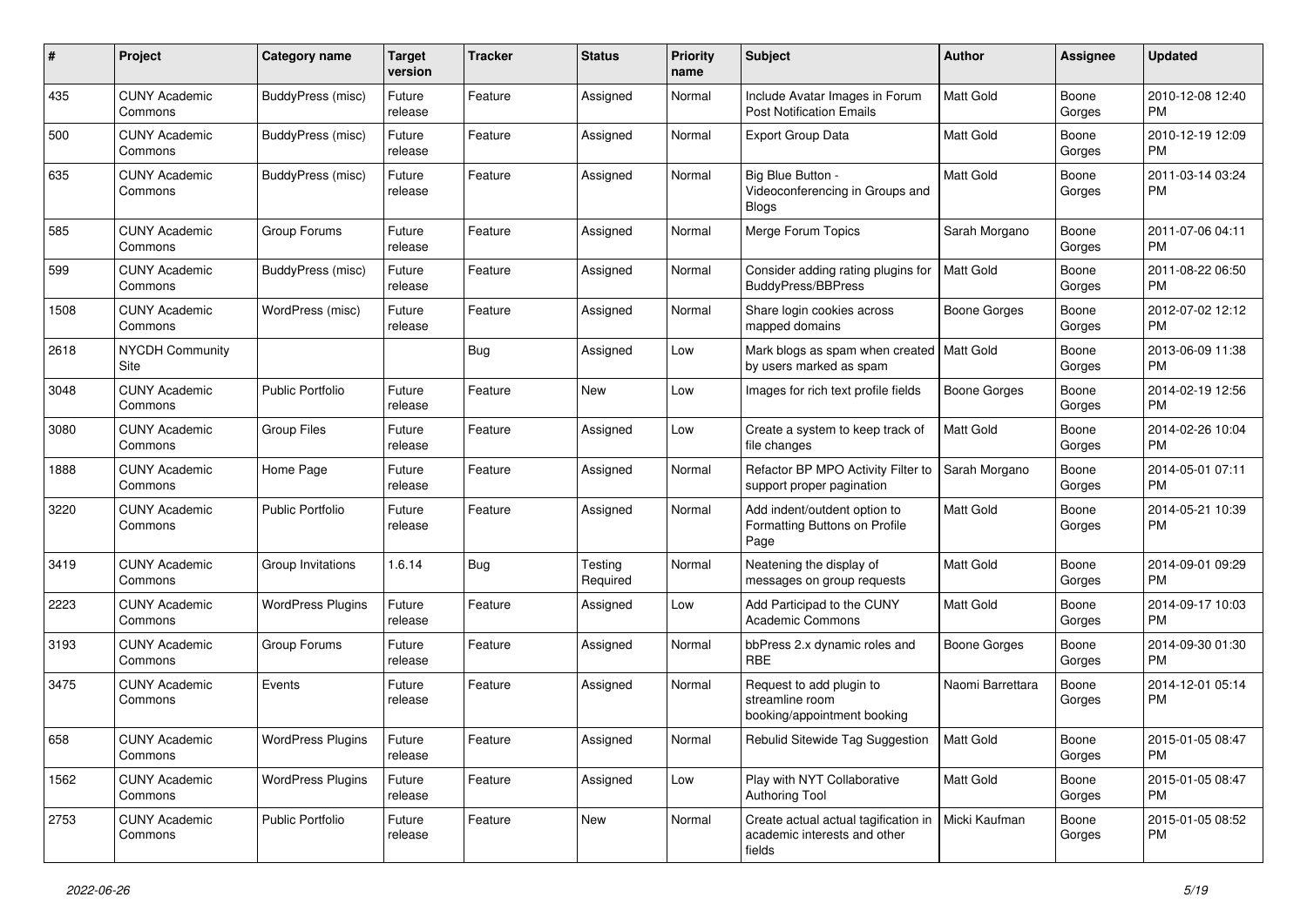| $\#$ | Project                         | <b>Category name</b>     | Target<br>version | <b>Tracker</b> | <b>Status</b> | <b>Priority</b><br>name | <b>Subject</b>                                                    | <b>Author</b>       | <b>Assignee</b> | <b>Updated</b>                |
|------|---------------------------------|--------------------------|-------------------|----------------|---------------|-------------------------|-------------------------------------------------------------------|---------------------|-----------------|-------------------------------|
| 3042 | <b>CUNY Academic</b><br>Commons | <b>Public Portfolio</b>  | Future<br>release | Feature        | Assigned      | Normal                  | Browsing member interests                                         | Matt Gold           | Boone<br>Gorges | 2015-03-21 09:04<br><b>PM</b> |
| 3759 | <b>CUNY Academic</b><br>Commons | WordPress (misc)         | Future<br>release | Feature        | Assigned      | Normal                  | Review Interface for Adding Users   Matt Gold<br>to Blogs         |                     | Boone<br>Gorges | 2015-03-24 05:52<br><b>PM</b> |
| 3308 | <b>CUNY Academic</b><br>Commons | Group Invitations        | Future<br>release | Feature        | Assigned      | Normal                  | Allow members to rescind group<br>invitations                     | Matt Gold           | Boone<br>Gorges | 2015-04-01 08:53<br><b>PM</b> |
| 4053 | <b>CUNY Academic</b><br>Commons | Events                   | Future<br>release | Feature        | Assigned      | Normal                  | Create new tab for past events                                    | Matt Gold           | Boone<br>Gorges | 2015-05-12 02:10<br><b>PM</b> |
| 4238 | <b>CUNY Academic</b><br>Commons | Events                   | Future<br>release | Feature        | Assigned      | Normal                  | Copy Events to Other Groups?                                      | <b>Matt Gold</b>    | Boone<br>Gorges | 2015-07-02 10:08<br>AM        |
| 4592 | <b>CUNY Academic</b><br>Commons | Events                   | Future<br>release | Design/UX      | <b>New</b>    | Normal                  | Event Creation - Venue Dropdown<br>Slow                           | Samantha Raddatz    | Boone<br>Gorges | 2015-09-14 04:56<br><b>PM</b> |
| 618  | <b>CUNY Academic</b><br>Commons | <b>BuddyPress Docs</b>   | Future<br>release | Feature        | Assigned      | Normal                  | BuddyPress Docs: export formats                                   | <b>Boone Gorges</b> | Boone<br>Gorges | 2015-11-09 05:38<br><b>PM</b> |
| 1422 | <b>CUNY Academic</b><br>Commons | <b>BuddyPress Docs</b>   | Future<br>release | Feature        | Assigned      | Normal                  | Make "created Doc" activity icons<br>non-mini                     | Boone Gorges        | Boone<br>Gorges | 2015-11-09 05:48<br><b>PM</b> |
| 519  | <b>CUNY Academic</b><br>Commons | <b>BuddyPress Docs</b>   | Future<br>release | Feature        | Assigned      | Low                     | TOC for individual docs - for new<br>BP "wiki-like" plugin        | scott voth          | Boone<br>Gorges | 2015-11-09 05:54<br><b>PM</b> |
| 1166 | <b>CUNY Academic</b><br>Commons | <b>Email Invitations</b> | Future<br>release | Feature        | <b>New</b>    | Low                     | Better organizational tools for<br>Sent Invites                   | Boone Gorges        | Boone<br>Gorges | 2015-11-09 06:02<br>PM        |
| 1165 | <b>CUNY Academic</b><br>Commons | <b>Email Invitations</b> | Future<br>release | Feature        | Assigned      | Low                     | Allow saved lists of invitees under<br>Send Invites               | Boone Gorges        | Boone<br>Gorges | 2015-11-09 06:03<br><b>PM</b> |
| 2013 | <b>CUNY Academic</b><br>Commons | <b>Public Portfolio</b>  | Future<br>release | Feature        | Assigned      | Low                     | Have Profile Privacy Options<br>show up only for filled-in fields | Matt Gold           | Boone<br>Gorges | 2015-11-09 06:09<br><b>PM</b> |
| 2325 | <b>CUNY Academic</b><br>Commons | BuddyPress (misc)        | Future<br>release | Feature        | Assigned      | Low                     | Profile should have separate<br>fields for first/last names       | local admin         | Boone<br>Gorges | 2015-11-09 06:09<br><b>PM</b> |
| 2610 | <b>CUNY Academic</b><br>Commons | Group Invitations        | Future<br>release | Feature        | Assigned      | Low                     | Request: Custom invitation<br>message to group invites            | local admin         | Boone<br>Gorges | 2015-11-09 06:13<br><b>PM</b> |
| 1460 | <b>CUNY Academic</b><br>Commons | Analytics                | Future<br>release | Feature        | Assigned      | Normal                  | Update System Report                                              | <b>Brian Foote</b>  | Boone<br>Gorges | 2015-11-09 06:13<br><b>PM</b> |
| 1744 | <b>CUNY Academic</b><br>Commons | <b>BuddyPress Docs</b>   | Future<br>release | Feature        | Assigned      | Normal                  | Spreadsheet-style Docs                                            | Boone Gorges        | Boone<br>Gorges | 2015-11-09 06:13<br><b>PM</b> |
| 2523 | <b>CUNY Academic</b><br>Commons | <b>BuddyPress Docs</b>   | Future<br>release | Feature        | Assigned      | Normal                  | Allow Users to Upload Images to<br><b>BP</b> Docs                 | Matt Gold           | Boone<br>Gorges | 2015-11-09 06:14<br><b>PM</b> |
| 287  | <b>CUNY Academic</b><br>Commons | WordPress (misc)         | Future<br>release | Feature        | Assigned      | Normal                  | Create troubleshooting tool for<br>account sign-up                | Matt Gold           | Boone<br>Gorges | 2015-11-09 06:17<br><b>PM</b> |
| 554  | CUNY Academic<br>Commons        | BuddyPress (misc)        | Future<br>release | Feature        | Assigned      | Normal                  | Add Trackback notifications to<br>site-wide activity feed         | Matt Gold           | Boone<br>Gorges | 2015-11-09 06:19<br>PM        |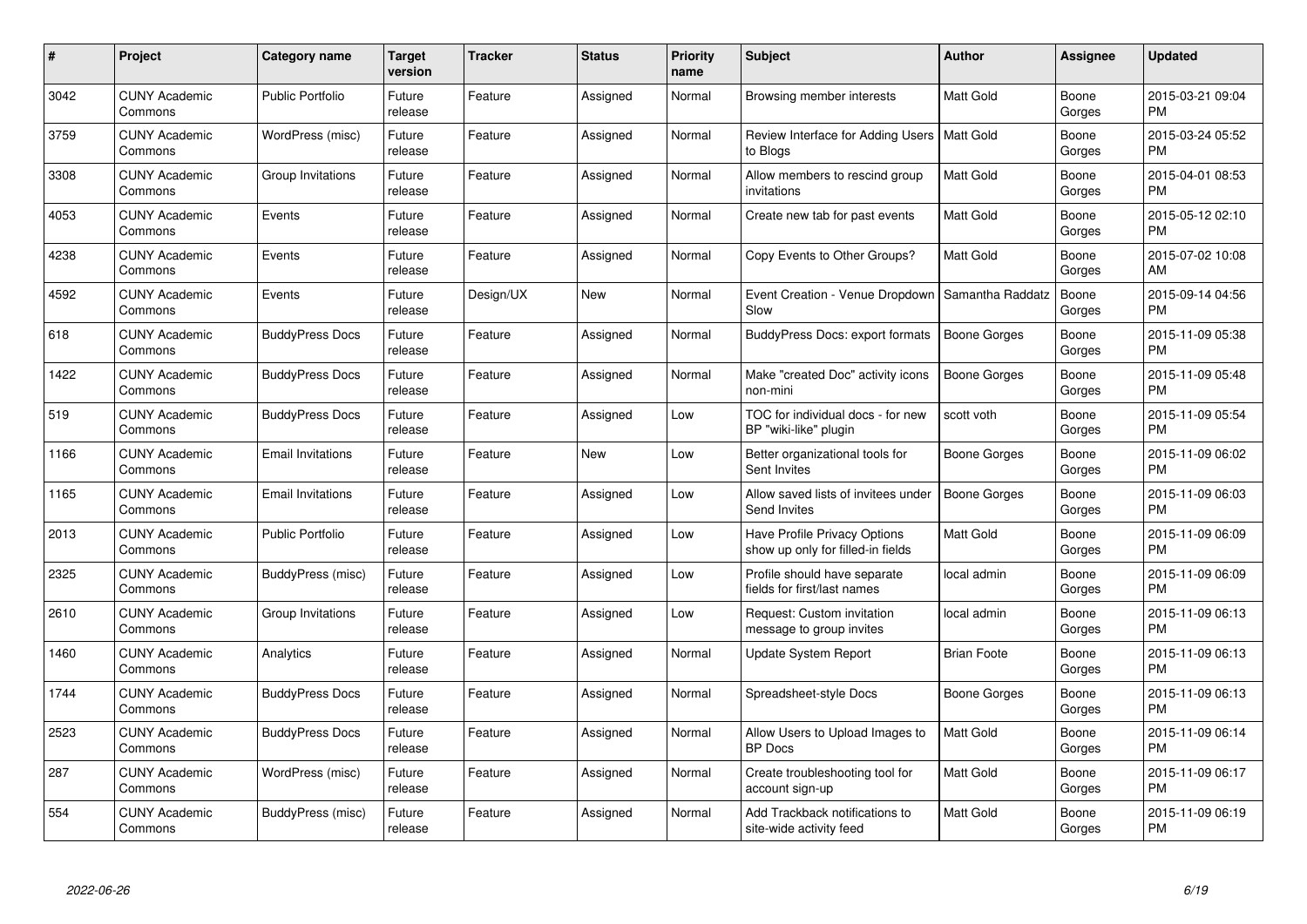| #    | Project                         | <b>Category name</b>           | <b>Target</b><br>version | <b>Tracker</b> | <b>Status</b>        | <b>Priority</b><br>name | <b>Subject</b>                                                                                  | <b>Author</b>           | Assignee        | <b>Updated</b>                |
|------|---------------------------------|--------------------------------|--------------------------|----------------|----------------------|-------------------------|-------------------------------------------------------------------------------------------------|-------------------------|-----------------|-------------------------------|
| 1167 | <b>CUNY Academic</b><br>Commons | <b>Email Invitations</b>       | Future<br>release        | Feature        | New                  | Low                     | Allow email invitations to be<br>resent                                                         | <b>Boone Gorges</b>     | Boone<br>Gorges | 2015-11-12 12:53<br>AM        |
| 3230 | <b>CUNY Academic</b><br>Commons | Internal Tools and<br>Workflow | Not tracked              | Feature        | Assigned             | High                    | Scripts for quicker<br>provisioning/updating of<br>development environments                     | <b>Boone Gorges</b>     | Boone<br>Gorges | 2016-01-26 04:54<br>PM        |
| 5052 | <b>CUNY Academic</b><br>Commons | Social Paper                   | Future<br>release        | Feature        | New                  | Low                     | Sentence by sentence or line by<br>line comments (SP suggestion #3)                             | Marilyn Weber           | Boone<br>Gorges | 2016-02-11 10:24<br>PM        |
| 6014 | <b>CUNY Academic</b><br>Commons | Publicity                      | Future<br>release        | Publicity      | Reporter<br>Feedback | Normal                  | Google search listing                                                                           | Matt Gold               | Boone<br>Gorges | 2016-09-21 03:48<br>PM        |
| 5696 | <b>CUNY Academic</b><br>Commons | Events                         | Future<br>release        | Feature        | Assigned             | Normal                  | Events Calendar - display options<br>/ calendar aggregation                                     | <b>Matt Gold</b>        | Boone<br>Gorges | 2016-10-13 11:44<br>AM        |
| 4903 | <b>CUNY Academic</b><br>Commons | Events                         | Future<br>release        | Design/UX      | Assigned             | Normal                  | Improving visual appearance of<br>event calendars                                               | Matt Gold               | Boone<br>Gorges | 2016-10-13 11:51<br>AM        |
| 5182 | <b>CUNY Academic</b><br>Commons | Social Paper                   | Future<br>release        | Design/UX      | New                  | Normal                  | "Publishing" a private paper on<br>social paper?                                                | Raffi<br>Khatchadourian | Boone<br>Gorges | 2016-10-13 04:12<br>PM        |
| 1417 | <b>CUNY Academic</b><br>Commons | <b>BuddyPress Docs</b>         | Future<br>release        | Feature        | Assigned             | Low                     | <b>Bulk actions for BuddyPress Docs</b>                                                         | Boone Gorges            | Boone<br>Gorges | 2016-10-17 10:41<br>PM        |
| 6389 | <b>CUNY Academic</b><br>Commons | <b>BuddyPress Docs</b>         | Future<br>release        | Feature        | New                  | Low                     | Make Discussion Area Visible<br>When Editing a Doc                                              | Luke Waltzer            | Boone<br>Gorges | 2016-10-21 04:16<br><b>PM</b> |
| 5234 | <b>CUNY Academic</b><br>Commons | Membership                     | Future<br>release        | Feature        | Assigned             | Normal                  | Write Unconfirmed patch for WP                                                                  | <b>Boone Gorges</b>     | Boone<br>Gorges | 2016-10-24 11:18<br>AM        |
| 4980 | <b>CUNY Academic</b><br>Commons | Home Page                      | Future<br>release        | Feature        | Assigned             | Normal                  | CAC Featured Content -- Adding<br>Randomization                                                 | Matt Gold               | Boone<br>Gorges | 2016-12-12 03:01<br><b>PM</b> |
| 4481 | <b>CUNY Academic</b><br>Commons | Events                         | Future<br>release        | Feature        | New                  | Normal                  | Group admins/mods should have<br>the ability to unlink an event from<br>the group               | <b>Boone Gorges</b>     | Boone<br>Gorges | 2017-04-24 03:53<br>PM        |
| 8756 | <b>CUNY Academic</b><br>Commons | Group Blogs                    | Future<br>release        | Feature        | Hold                 | Normal                  | Connect multiple blogs to one<br>group?                                                         | Matt Gold               | Boone<br>Gorges | 2017-09-30 10:42<br>AM        |
| 8675 | <b>CUNY Academic</b><br>Commons | User Onboarding                | Future<br>release        | Bug            | Reporter<br>Feedback | Low                     | Add new User search screen calls<br>for the input of email address but<br>doesn't work with one | <b>Paul Hebert</b>      | Boone<br>Gorges | 2017-10-11 11:17<br>AM        |
| 3615 | <b>CUNY Academic</b><br>Commons | Redmine                        | Not tracked              | Feature        | New                  | Low                     | Create Redmine issues via email                                                                 | Dominic Gialio          | Boone<br>Gorges | 2017-11-16 11:36<br>AM        |
| 3580 | <b>CUNY Academic</b><br>Commons | Group Blogs                    | Future<br>release        | Feature        | New                  | Normal                  | Multiple blogs per group                                                                        | Boone Gorges            | Boone<br>Gorges | 2018-02-20 02:02<br><b>PM</b> |
| 9211 | <b>CUNY Academic</b><br>Commons | <b>WordPress Plugins</b>       | Future<br>release        | Support        | Reporter<br>Feedback | Normal                  | Auto-Role Setting in Forum Plugin<br>Causing Some Confusion                                     | Luke Waltzer            | Boone<br>Gorges | 2018-03-13 11:44<br>AM        |
| 7022 | <b>CUNY Academic</b><br>Commons | Announcements                  | Future<br>release        | <b>Bug</b>     | New                  | Normal                  | Sitewide announcements should<br>be displayed on, and dismissable<br>from, mapped domains       | Boone Gorges            | Boone<br>Gorges | 2018-03-22 10:18<br>AM        |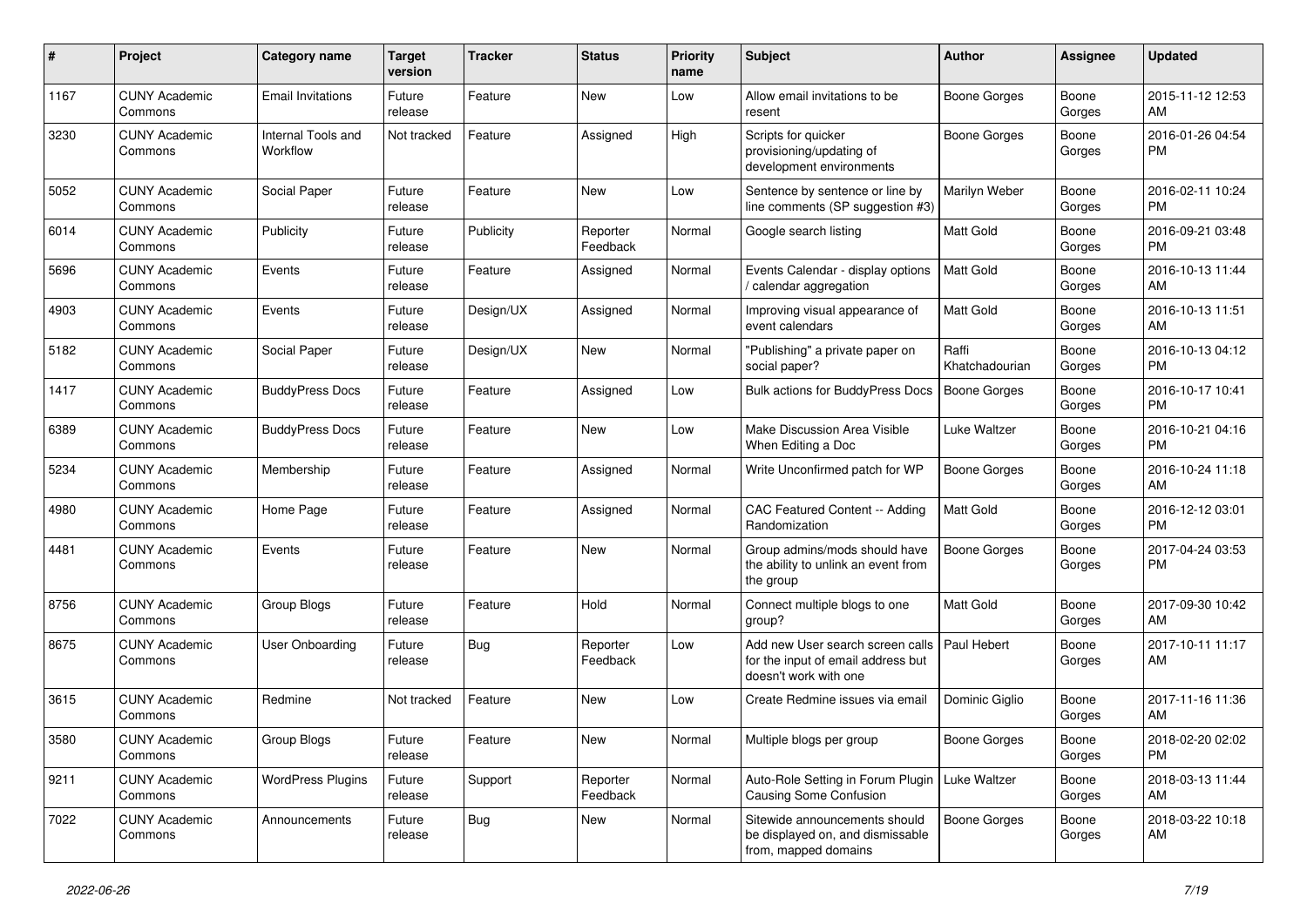| #     | Project                         | <b>Category name</b>       | <b>Target</b><br>version | <b>Tracker</b> | <b>Status</b>        | <b>Priority</b><br>name | <b>Subject</b>                                                                             | <b>Author</b>     | Assignee        | <b>Updated</b>                |
|-------|---------------------------------|----------------------------|--------------------------|----------------|----------------------|-------------------------|--------------------------------------------------------------------------------------------|-------------------|-----------------|-------------------------------|
| 9207  | <b>CUNY Academic</b><br>Commons |                            | Future<br>release        | Support        | Reporter<br>Feedback | Normal                  | display dashboards made in<br>Tableau?                                                     | Marilyn Weber     | Boone<br>Gorges | 2018-04-10 10:42<br>AM        |
| 7663  | <b>CUNY Academic</b><br>Commons | Social Paper               | Future<br>release        | Bug            | <b>New</b>           | Normal                  | Social Paper notifications not<br>formatted correctly on secondary<br>sites                | Boone Gorges      | Boone<br>Gorges | 2018-04-16 03:52<br><b>PM</b> |
| 7981  | <b>CUNY Academic</b><br>Commons | Social Paper               | Future<br>release        | Bug            | New                  | Normal                  | Social Paper comments should<br>not go to spam                                             | Luke Waltzer      | Boone<br>Gorges | 2018-04-16 03:52<br><b>PM</b> |
| 3768  | <b>CUNY Academic</b><br>Commons | <b>Public Portfolio</b>    | Future<br>release        | Feature        | Assigned             | Normal                  | Institutions/Past positions on<br>public portfolios                                        | <b>Matt Gold</b>  | Boone<br>Gorges | 2018-04-23 10:44<br>AM        |
| 9895  | <b>CUNY Academic</b><br>Commons | Onboarding                 | Future<br>release        | Feature        | Assigned             | Normal                  | Add "Accept Invitation"<br>link/button/function to Group<br>and/or Site invitation emails? | Luke Waltzer      | Boone<br>Gorges | 2018-06-07 12:42<br><b>PM</b> |
| 9515  | <b>CUNY Academic</b><br>Commons | <b>WordPress Plugins</b>   | Not tracked              | <b>Bug</b>     | Reporter<br>Feedback | Normal                  | Text to Speech plugin - "More<br>Slowly" checkbox not working                              | scott voth        | Boone<br>Gorges | 2018-06-13 02:26<br><b>PM</b> |
| 9941  | <b>CUNY Academic</b><br>Commons | Wiki                       | Not tracked              | Support        | Assigned             | Normal                  | Wiki functionality                                                                         | Matt Gold         | Boone<br>Gorges | 2018-06-26 10:57<br>AM        |
| 10040 | <b>CUNY Academic</b><br>Commons | WordPress (misc)           | Not tracked              | <b>Bug</b>     | Reporter<br>Feedback | Normal                  | User doesn't see full list of themes   Matt Gold                                           |                   | Boone<br>Gorges | 2018-07-25 10:12<br>AM        |
| 9979  | <b>CUNY Academic</b><br>Commons | <b>Email Notifications</b> | Not tracked              | Bug            | Reporter<br>Feedback | Normal                  | Reports of slow email activation<br>emails                                                 | <b>Matt Gold</b>  | Boone<br>Gorges | 2018-08-29 09:40<br><b>PM</b> |
| 9947  | <b>CUNY Academic</b><br>Commons | <b>WordPress Plugins</b>   | Future<br>release        | Feature        | Reporter<br>Feedback | Normal                  | Install H5P quiz plugin                                                                    | Matt Gold         | Boone<br>Gorges | 2018-09-11 11:01<br>AM        |
| 10368 | <b>CUNY Academic</b><br>Commons |                            | Future<br>release        | Feature        | Assigned             | Normal                  | Use ORCID data to populate<br>academic profile page                                        | Stephen Francoeur | Boone<br>Gorges | 2018-09-25 01:53<br><b>PM</b> |
| 9289  | <b>CUNY Academic</b><br>Commons | <b>WordPress Plugins</b>   | Future<br>release        | <b>Bug</b>     | Reporter<br>Feedback | Normal                  | <b>Email Users Plugin</b>                                                                  | Laurie Hurson     | Boone<br>Gorges | 2018-10-24 12:34<br><b>PM</b> |
| 9926  | <b>CUNY Academic</b><br>Commons | <b>WordPress Plugins</b>   | Future<br>release        | <b>Bug</b>     | <b>New</b>           | Normal                  | twitter-mentions-as-comments<br>cron jobs can run long                                     | Boone Gorges      | Boone<br>Gorges | 2018-10-24 12:34<br><b>PM</b> |
| 10794 | <b>CUNY Academic</b><br>Commons | Performance                | Not tracked              | <b>Bug</b>     | <b>New</b>           | Normal                  | Memcached connection<br>occasionally breaks                                                | Boone Gorges      | Boone<br>Gorges | 2018-12-06 03:30<br><b>PM</b> |
| 11449 | <b>CUNY Academic</b><br>Commons | WordPress - Media          | Not tracked              | Support        | Reporter<br>Feedback | Normal                  | Cloning Media Library for JITP<br>from Staging to Production Site                          | Patrick DeDauw    | Boone<br>Gorges | 2019-05-13 12:00<br><b>PM</b> |
| 11386 | <b>CUNY Academic</b><br>Commons | WordPress - Media          | Not tracked              | Support        | Reporter<br>Feedback | Normal                  | disappearing images                                                                        | scott voth        | Boone<br>Gorges | 2019-05-14 10:32<br>AM        |
| 11496 | <b>CUNY Academic</b><br>Commons | <b>Public Portfolio</b>    | 1.15.2                   | Support        | <b>New</b>           | Normal                  | Replace Twitter Icon on Member<br>Portfolio page                                           | scott voth        | Boone<br>Gorges | 2019-06-06 01:03<br><b>PM</b> |
| 11531 | <b>CUNY Academic</b><br>Commons | Events                     | Future<br>release        | Feature        | <b>New</b>           | Normal                  | Main Events calendar should<br>include non-public events that<br>user has access to        | scott voth        | Boone<br>Gorges | 2019-06-11 10:00<br>AM        |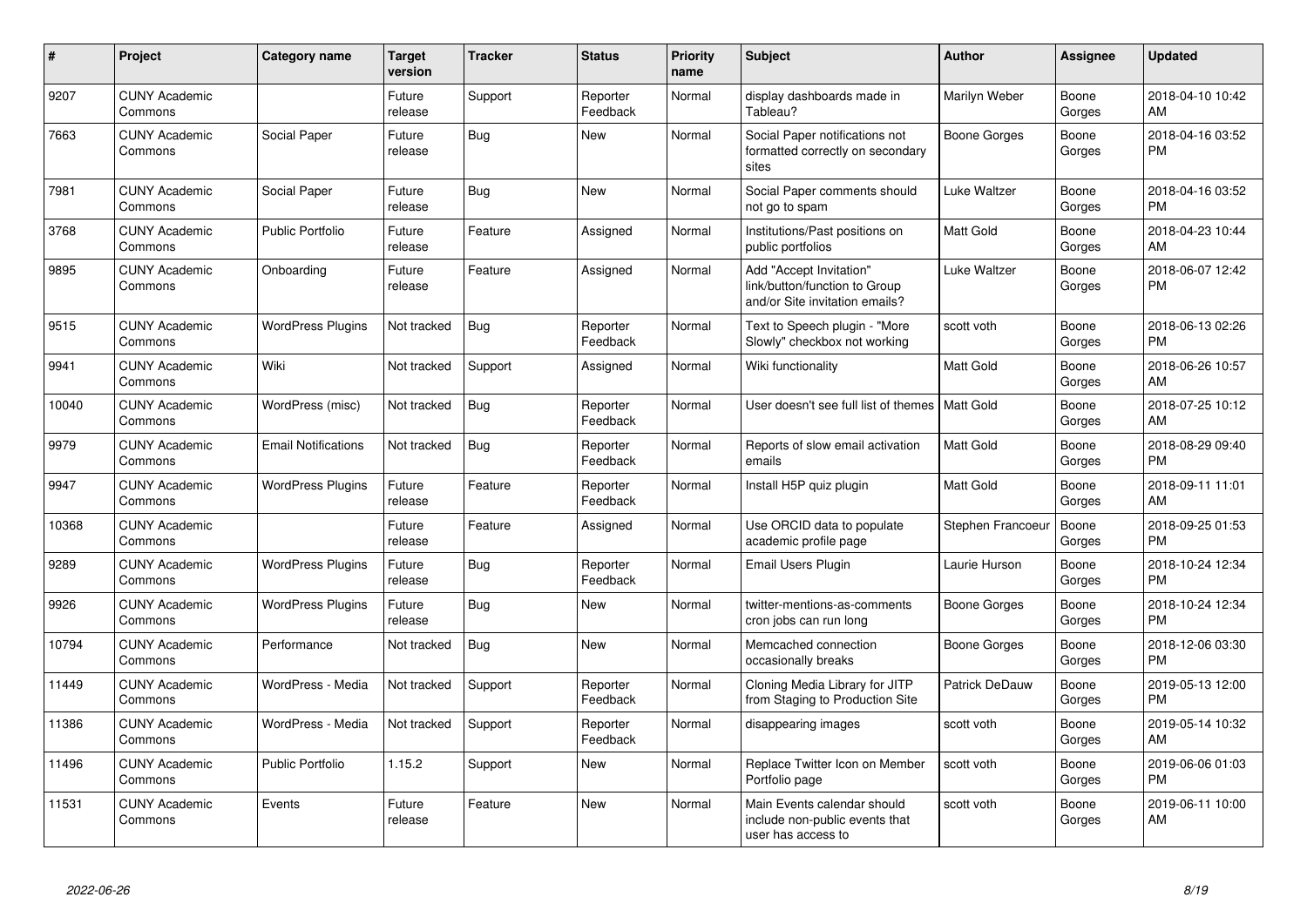| #     | Project                         | <b>Category name</b>       | <b>Target</b><br>version | <b>Tracker</b> | <b>Status</b>        | <b>Priority</b><br>name | Subject                                                                                       | Author              | <b>Assignee</b> | <b>Updated</b>                |
|-------|---------------------------------|----------------------------|--------------------------|----------------|----------------------|-------------------------|-----------------------------------------------------------------------------------------------|---------------------|-----------------|-------------------------------|
| 10678 | <b>CUNY Academic</b><br>Commons |                            | Not tracked              | Bug            | Reporter<br>Feedback | High                    | Newsletter Plugin Not Sending<br><b>Out Newsletters</b>                                       | Mark Webb           | Boone<br>Gorges | 2019-09-16 09:38<br><b>PM</b> |
| 8836  | <b>CUNY Academic</b><br>Commons | <b>Blogs (BuddyPress)</b>  | Future<br>release        | Feature        | Assigned             | Normal                  | Redesign site launch process                                                                  | Matt Gold           | Boone<br>Gorges | 2019-10-03 02:49<br><b>PM</b> |
| 11945 | <b>CUNY Academic</b><br>Commons | Reckoning                  | Future<br>release        | Feature        | Reporter<br>Feedback | Normal                  | Add Comments bubble to<br>Reckoning views                                                     | Boone Gorges        | Boone<br>Gorges | 2019-11-12 05:14<br><b>PM</b> |
| 12091 | <b>CUNY Academic</b><br>Commons | Group Files                | Future<br>release        | Feature        | New                  | Normal                  | Improved pre-upload file<br>validation for bp-group-documents                                 | <b>Boone Gorges</b> | Boone<br>Gorges | 2019-11-14 01:21<br><b>PM</b> |
| 12438 | <b>CUNY Academic</b><br>Commons | Courses                    | Not tracked              | Bug            | New                  | Normal                  | Site appearing twice                                                                          | Laurie Hurson       | Boone<br>Gorges | 2020-02-18 01:34<br><b>PM</b> |
| 12911 | <b>CUNY Academic</b><br>Commons |                            | Not tracked              | Feature        | New                  | Normal                  | Block access to xmlrpc.php based<br>on User-Agent                                             | <b>Boone Gorges</b> | Boone<br>Gorges | 2020-06-09 05:12<br><b>PM</b> |
| 3002  | <b>CUNY Academic</b><br>Commons | Search                     | Future<br>release        | Feature        | Assigned             | Normal                  | Overhaul CAC search by using<br>external search appliance                                     | Boone Gorges        | Boone<br>Gorges | 2020-07-15 03:05<br><b>PM</b> |
| 13370 | <b>CUNY Academic</b><br>Commons | Group Library              | Future<br>release        | Feature        | New                  | Normal                  | Library bulk deletion and folder<br>editing                                                   | Colin McDonald      | Boone<br>Gorges | 2020-10-13 10:41<br>AM        |
| 13466 | <b>CUNY Academic</b><br>Commons | Cavalcade                  | Future<br>release        | Feature        | New                  | Normal                  | Automated cleanup for duplicate<br>Cavalcade tasks                                            | <b>Boone Gorges</b> | Boone<br>Gorges | 2020-10-13 05:24<br><b>PM</b> |
| 14113 | <b>CUNY Academic</b><br>Commons | WordPress (misc)           | Future<br>release        | Bug            | Hold                 | Normal                  | Block Editor Not Working on this<br>page - Json error                                         | scott voth          | Boone<br>Gorges | 2021-03-05 11:01<br>AM        |
| 14483 | <b>CUNY Academic</b><br>Commons | WordPress - Media          | Not tracked              | Bug            | Reporter<br>Feedback | Normal                  | Wordpress PDF Embed Stopped<br>Working after JITP Media Clone                                 | Patrick DeDauw      | Boone<br>Gorges | 2021-05-20 01:51<br><b>PM</b> |
| 13949 | <b>CUNY Academic</b><br>Commons |                            | Not tracked              | <b>Bug</b>     | New                  | Normal                  | Continued debugging of runaway<br>MySQL connections                                           | <b>Matt Gold</b>    | Boone<br>Gorges | 2021-09-14 10:42<br>AM        |
| 12042 | <b>CUNY Academic</b><br>Commons | <b>Email Notifications</b> | Future<br>release        | Feature        | New                  | Normal                  | Improved error logging for BPGES   Boone Gorges<br>send queue                                 |                     | Boone<br>Gorges | 2021-11-19 12:25<br><b>PM</b> |
| 14309 | <b>CUNY Academic</b><br>Commons | Group Library              | Future<br>release        | Feature        | New                  | Normal                  | Better handling of<br>bp_group_document file<br>download attempts when file is<br>not present | <b>Boone Gorges</b> | Boone<br>Gorges | 2021-11-19 12:28<br><b>PM</b> |
| 13835 | <b>CUNY Academic</b><br>Commons | WordPress (misc)           | Future<br>release        | Feature        | New                  | Normal                  | Allow OneSearch widget to have<br>'CUNY' as campus                                            | <b>Boone Gorges</b> | Boone<br>Gorges | 2021-11-19 12:39<br><b>PM</b> |
| 10226 | <b>CUNY Academic</b><br>Commons | Courses                    | Future<br>release        | Feature        | New                  | Normal                  | Add "My Courses" to drop down<br>list                                                         | scott voth          | Boone<br>Gorges | 2021-11-19 12:42<br>PM        |
| 14987 | <b>CUNY Academic</b><br>Commons | <b>WordPress Plugins</b>   | Future<br>release        | Bug            | New                  | Normal                  | Elementor update causes<br>database freeze-up                                                 | <b>Boone Gorges</b> | Boone<br>Gorges | 2021-11-29 12:02<br>PM        |
| 14908 | <b>CUNY Academic</b><br>Commons | Performance                |                          | <b>Bug</b>     | New                  | Normal                  | Stale object cache on cdev                                                                    | Raymond Hoh         | Boone<br>Gorges | 2021-12-07 09:45<br>AM        |
| 14184 | <b>CUNY Academic</b><br>Commons | Public Portfolio           | Future<br>release        | Feature        | New                  | Normal                  | Centralized mechanism for storing<br>Campus affiliations                                      | Boone Gorges        | Boone<br>Gorges | 2022-01-04 11:35<br>AM        |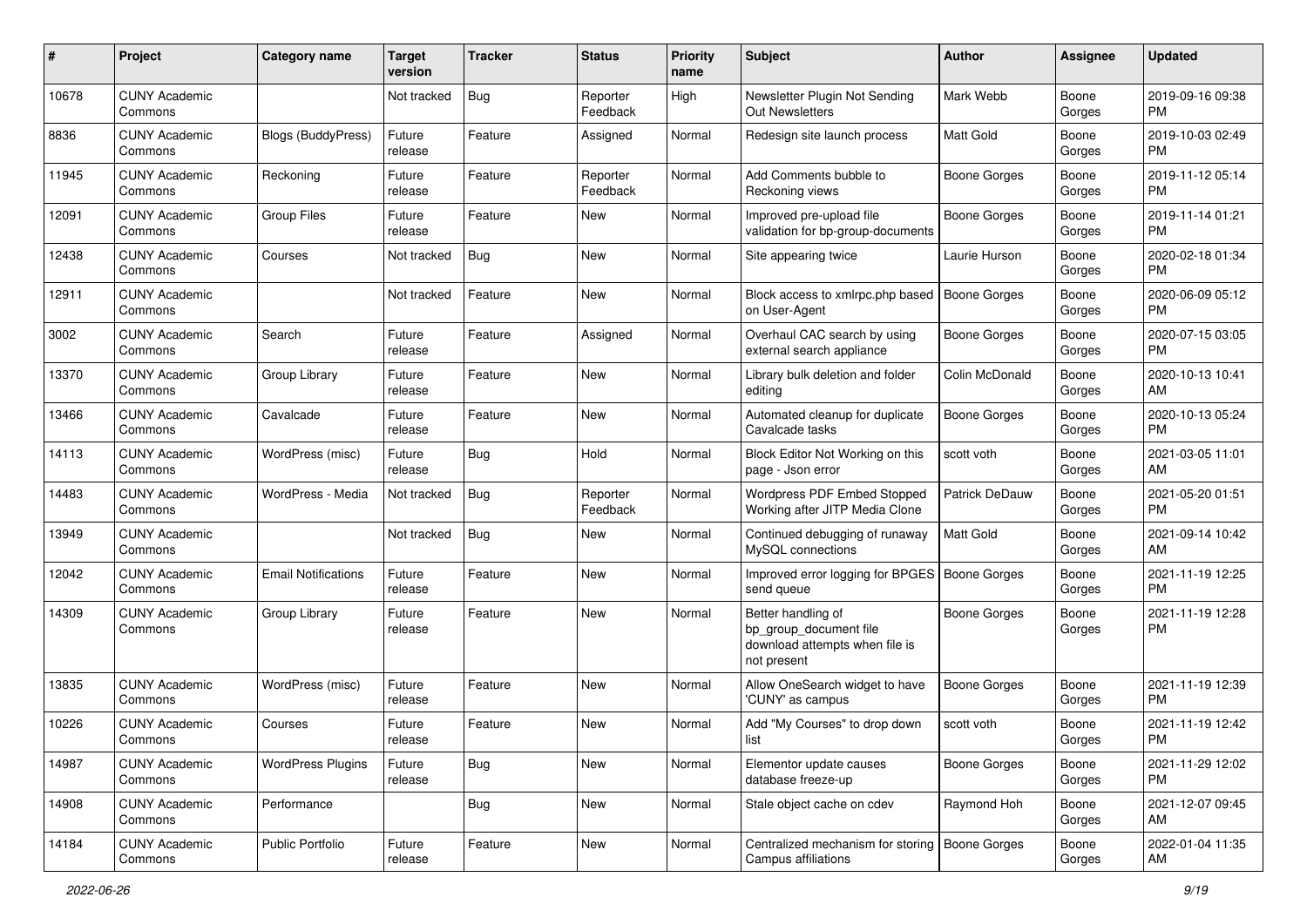| $\#$  | Project                         | <b>Category name</b>       | <b>Target</b><br>version | <b>Tracker</b> | <b>Status</b>        | <b>Priority</b><br>name | <b>Subject</b>                                                         | <b>Author</b>           | <b>Assignee</b> | <b>Updated</b>                |
|-------|---------------------------------|----------------------------|--------------------------|----------------|----------------------|-------------------------|------------------------------------------------------------------------|-------------------------|-----------------|-------------------------------|
| 14504 | <b>CUNY Academic</b><br>Commons |                            | Not tracked              | Publicity      | Reporter<br>Feedback | Normal                  | Adding showcases to home page<br>menu                                  | Laurie Hurson           | Boone<br>Gorges | 2022-01-19 03:26<br><b>PM</b> |
| 15242 | <b>CUNY Academic</b><br>Commons | Performance                | Not tracked              | Bug            | Reporter<br>Feedback | Normal                  | Slugist site                                                           | Raffi<br>Khatchadourian | Boone<br>Gorges | 2022-02-07 11:14<br>AM        |
| 15767 | <b>CUNY Academic</b><br>Commons | WordPress (misc)           |                          | Support        | New                  | Normal                  | Site loading slowly                                                    | scott voth              | Boone<br>Gorges | 2022-04-04 08:56<br><b>PM</b> |
| 8901  | <b>CUNY Academic</b><br>Commons | Accessibility              | Future<br>release        | Feature        | Assigned             | Normal                  | Theme analysis for accessibility                                       | <b>Matt Gold</b>        | Boone<br>Gorges | 2022-04-26 11:59<br>AM        |
| 8900  | <b>CUNY Academic</b><br>Commons | Accessibility              | Future<br>release        | Feature        | Assigned             | Normal                  | Look into tools to enforce<br>accessibility in WP environment          | Matt Gold               | Boone<br>Gorges | 2022-04-26 11:59<br>AM        |
| 8835  | <b>CUNY Academic</b><br>Commons | Blogs (BuddyPress)         | Future<br>release        | Feature        | <b>New</b>           | Normal                  | Extend cuny is shortlinks to sites                                     | Luke Waltzer            | Boone<br>Gorges | 2022-04-26 11:59<br>AM        |
| 16092 | <b>CUNY Academic</b><br>Commons |                            | Future<br>release        | Feature        | Hold                 | Normal                  | Don't show main site in Site<br>search results                         | Boone Gorges            | Boone<br>Gorges | 2022-05-17 03:12<br><b>PM</b> |
| 15210 | <b>CUNY Academic</b><br>Commons | Analytics                  | Not tracked              | Design/UX      | <b>New</b>           | Normal                  | Google Analytics improvements                                          | Colin McDonald          | Boone<br>Gorges | 2022-05-24 10:47<br>AM        |
| 15883 | <b>CUNY Academic</b><br>Commons |                            | 2.1.0                    | Feature        | <b>New</b>           | Normal                  | Release BPGES update                                                   | Boone Gorges            | Boone<br>Gorges | 2022-05-26 10:39<br>AM        |
| 15604 | <b>CUNY Academic</b><br>Commons | <b>Email Notifications</b> | Future<br>release        | Feature        | Assigned             | Normal                  | Restructure Commons Group<br>Digest Email Messages                     | <b>Matt Gold</b>        | Boone<br>Gorges | 2022-05-26 10:45<br>AM        |
| 12121 | <b>CUNY Academic</b><br>Commons | <b>WordPress Plugins</b>   | 2.0.2                    | Feature        | Reporter<br>Feedback | Normal                  | Embedding H5P Iframes on<br>Commons Site                               | Laurie Hurson           | Boone<br>Gorges | 2022-06-14 11:36<br>AM        |
| 16199 | <b>CUNY Academic</b><br>Commons | <b>Directories</b>         | 2.0.2                    | <b>Bug</b>     | New                  | Normal                  | Removed "Semester" Filter from<br><b>Courses Directory</b>             | Laurie Hurson           | Boone<br>Gorges | 2022-06-14 11:36<br>AM        |
| 860   | <b>CUNY Academic</b><br>Commons | Design                     | Future<br>release        | Design/UX      | Assigned             | Normal                  | <b>Standardize Button Treatment</b><br>Across the Commons              | Chris Stein             | Chris Stein     | 2014-05-01 09:45<br>AM        |
| 3354  | <b>CUNY Academic</b><br>Commons | <b>Group Files</b>         | Future<br>release        | Feature        | Assigned             | Low                     | Allow Group Download of Multiple<br><b>Selected Files</b>              | <b>Matt Gold</b>        | Chris Stein     | 2014-08-01 08:50<br>AM        |
| 3330  | <b>CUNY Academic</b><br>Commons | My Commons                 | Future<br>release        | Feature        | Assigned             | Normal                  | 'Commons Information" tool                                             | Boone Gorges            | Chris Stein     | 2014-09-22 08:46<br><b>PM</b> |
| 2832  | <b>CUNY Academic</b><br>Commons | <b>Public Portfolio</b>    | Future<br>release        | Feature        | Assigned             | Normal                  | Improve interface for (not)<br>auto-linking profile fields             | Boone Gorges            | Chris Stein     | 2015-01-05 08:52<br><b>PM</b> |
| 2754  | <b>CUNY Academic</b><br>Commons | Design                     | Future<br>release        | Feature        | Assigned             | Normal                  | Determine strategy for CAC logo<br>handling in top header              | Micki Kaufman           | Chris Stein     | 2015-01-05 08:53<br><b>PM</b> |
| 3770  | <b>CUNY Academic</b><br>Commons | Public Portfolio           | Future<br>release        | Feature        | Assigned             | Normal                  | Improve Layout/Formatting of<br>Positions Area on Public<br>Portfolios | Matt Gold               | Chris Stein     | 2015-04-01 09:17<br><b>PM</b> |
| 3059  | <b>CUNY Academic</b><br>Commons | Group Forums               | Future<br>release        | Design/UX      | <b>New</b>           | Normal                  | Forum Post Permissable Content<br><b>Explanatory Text</b>              | <b>Chris Stein</b>      | Chris Stein     | 2015-04-02 11:27<br>AM        |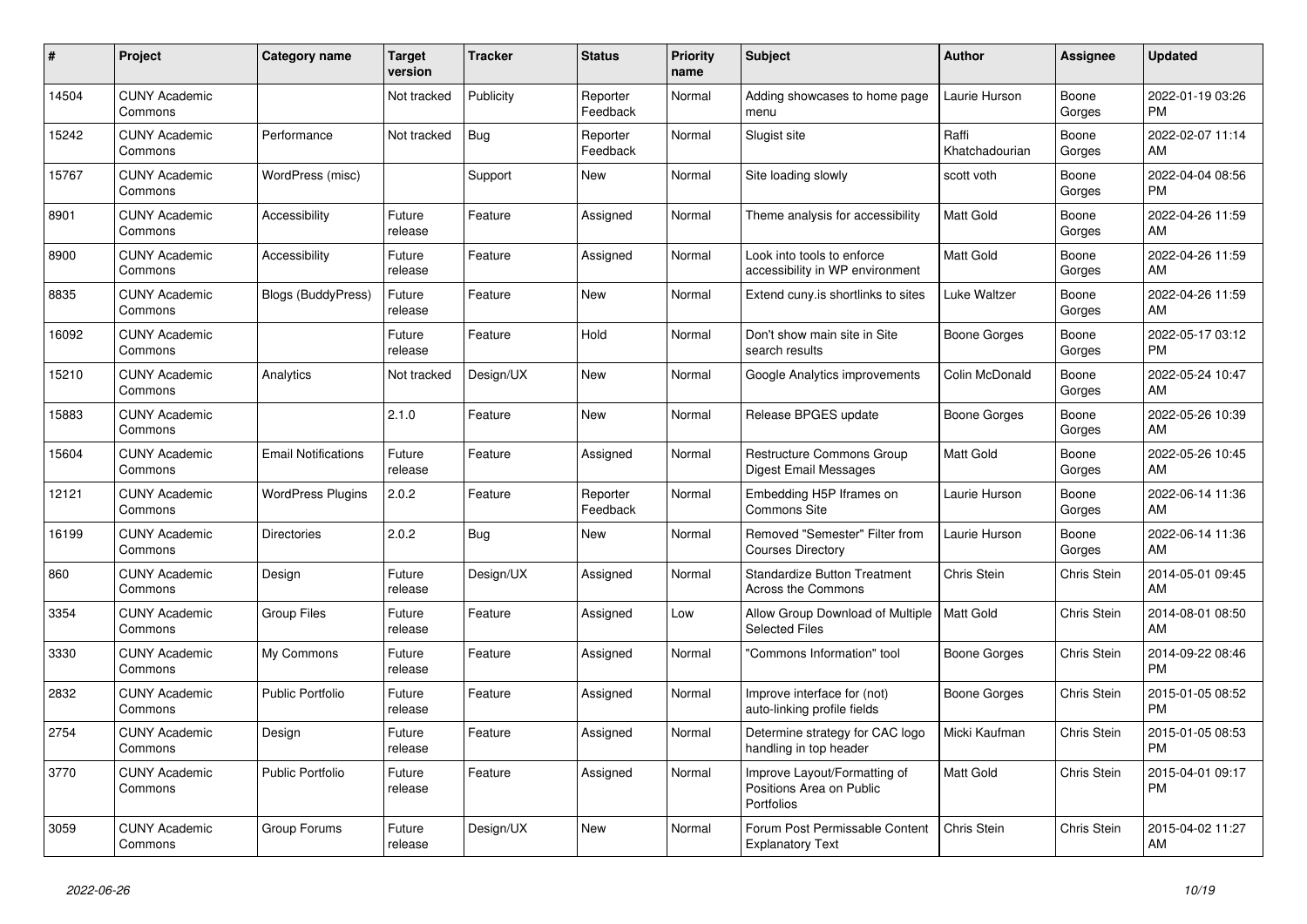| #     | Project                                                                 | Category name                  | <b>Target</b><br>version | <b>Tracker</b> | <b>Status</b>        | <b>Priority</b><br>name | <b>Subject</b>                                                   | <b>Author</b>        | <b>Assignee</b>     | <b>Updated</b>                |
|-------|-------------------------------------------------------------------------|--------------------------------|--------------------------|----------------|----------------------|-------------------------|------------------------------------------------------------------|----------------------|---------------------|-------------------------------|
| 365   | <b>CUNY Academic</b><br>Commons                                         | WordPress (misc)               | Future<br>release        | Feature        | Assigned             | Normal                  | <b>Create Mouseover Tooltips</b><br>throughout Site              | Matt Gold            | Chris Stein         | 2015-11-09 06:18<br><b>PM</b> |
| 5827  | <b>CUNY Academic</b><br>Commons                                         | <b>Public Portfolio</b>        | Future<br>release        | Bug            | Assigned             | Normal                  | Academic Interests square<br>bracket links not working           | scott voth           | Chris Stein         | 2016-08-11 11:59<br><b>PM</b> |
| 2881  | <b>CUNY Academic</b><br>Commons                                         | <b>Public Portfolio</b>        | Future<br>release        | Feature        | Assigned             | Normal                  | Redesign the UX for Profiles                                     | <b>Chris Stein</b>   | Chris Stein         | 2016-10-13 12:45<br><b>PM</b> |
| 9028  | <b>CUNY Academic</b><br>Commons                                         | Onboarding                     | Future<br>release        | Feature        | Assigned             | Normal                  | suggest groups to new members<br>during the registration process | <b>Matt Gold</b>     | Chris Stein         | 2018-10-24 12:34<br><b>PM</b> |
| 1544  | <b>CUNY Academic</b><br>Commons                                         | Groups (misc)                  | Future<br>release        | Feature        | Reporter<br>Feedback | Normal                  | Group Filtering and Sorting                                      | Matt Gold            | Chris Stein         | 2019-03-01 02:25<br><b>PM</b> |
| 10354 | <b>CUNY Academic</b><br>Commons                                         | <b>Public Portfolio</b>        | Future<br>release        | Feature        | New                  | Normal                  | Opt out of Having a Profile Page                                 | scott voth           | Chris Stein         | 2020-05-12 10:43<br>AM        |
| 8078  | <b>CUNY Academic</b><br>Commons                                         | <b>WordPress Plugins</b>       | Future<br>release        | System Upgrade | Assigned             | Normal                  | <b>CommentPress Updates</b>                                      | Margaret Galvan      | Christian<br>Wach   | 2017-05-08 03:49<br><b>PM</b> |
| 13199 | <b>CUNY Academic</b><br>Commons                                         | Group Forums                   | Future<br>release        | Feature        | <b>New</b>           | Normal                  | <b>Favoring Groups over bbPress</b><br>plugin                    | Colin McDonald       | Colin<br>McDonald   | 2021-11-19 12:28<br><b>PM</b> |
| 4438  | <b>CUNY Academic</b><br>Commons                                         | Events                         | Future<br>release        | <b>Bug</b>     | Assigned             | Normal                  | Events Calendar - Export<br><b>Recurring Events</b>              | scott voth           | Daniel Jones        | 2016-05-23 04:25<br><b>PM</b> |
| 5268  | <b>CUNY Academic</b><br>Commons                                         | Group Forums                   | Future<br>release        | Bug            | Assigned             | Normal                  | Long-time to post to multiple<br>groups                          | Luke Waltzer         | Daniel Jones        | 2016-09-07 06:31<br><b>PM</b> |
| 940   | <b>CUNY Academic</b><br>Commons                                         | Redmine                        | Future<br>release        | Feature        | Assigned             | Low                     | Communication with users after<br>releases                       | <b>Matt Gold</b>     | Dominic<br>Giglio   | 2012-09-09 04:36<br><b>PM</b> |
| 1983  | <b>CUNY Academic</b><br>Commons                                         | Home Page                      | Future<br>release        | Feature        | Assigned             | Low                     | Media Library integration with<br><b>Featured Content plugin</b> | Boone Gorges         | Dominic<br>Giglio   | 2014-03-17 10:34<br>AM        |
| 2167  | <b>CUNY Academic</b><br>Commons                                         | WordPress (misc)               | Future<br>release        | <b>Bug</b>     | Assigned             | Normal                  | <b>CAC-Livestream Plugin Issues</b>                              | <b>Michael Smith</b> | Dominic<br>Giglio   | 2015-01-02 03:06<br><b>PM</b> |
| 412   | <b>CUNY Academic</b><br>Commons                                         | <b>WordPress Themes</b>        | Future<br>release        | Feature        | Assigned             | Normal                  | <b>Featured Themes</b>                                           | <b>Matt Gold</b>     | Dominic<br>Giglio   | 2015-01-05 08:44<br><b>PM</b> |
| 12062 | AD/O365 Transition<br>from NonMatric to<br><b>Matriculated Students</b> |                                |                          | Feature        | In Progress          | Normal                  | create solution and console<br>project                           | Emilio Rodriguez     | Emilio<br>Rodriguez | 2019-11-12 03:56<br><b>PM</b> |
| 9835  | <b>CUNY Academic</b><br>Commons                                         | Group Forums                   | Future<br>release        | Bug            | Assigned             | Normal                  | add a "like" function?                                           | Marilyn Weber        | <b>Erik Trainer</b> | 2018-06-05 01:49<br><b>PM</b> |
| 13331 | <b>CUNY Academic</b><br>Commons                                         | Site cloning                   | Future<br>release        | Bug            | <b>New</b>           | Normal                  | Combine Site Template and<br>Clone operations                    | <b>Boone Gorges</b>  | Jeremy Felt         | 2021-11-19 12:39<br><b>PM</b> |
| 15194 | <b>CUNY Academic</b><br>Commons                                         | Internal Tools and<br>Workflow | 2.1.0                    | Feature        | <b>New</b>           | Normal                  | PHPCS sniff for un-restored<br>switch_to_blog() calls            | Boone Gorges         | Jeremy Felt         | 2022-05-26 10:45<br>AM        |
| 13891 | <b>CUNY Academic</b><br>Commons                                         | Internal Tools and<br>Workflow | 2.1.0                    | Feature        | <b>New</b>           | Normal                  | Migrate automated linting to<br>GitHub Actions                   | Boone Gorges         | Jeremy Felt         | 2022-05-26 10:45<br>AM        |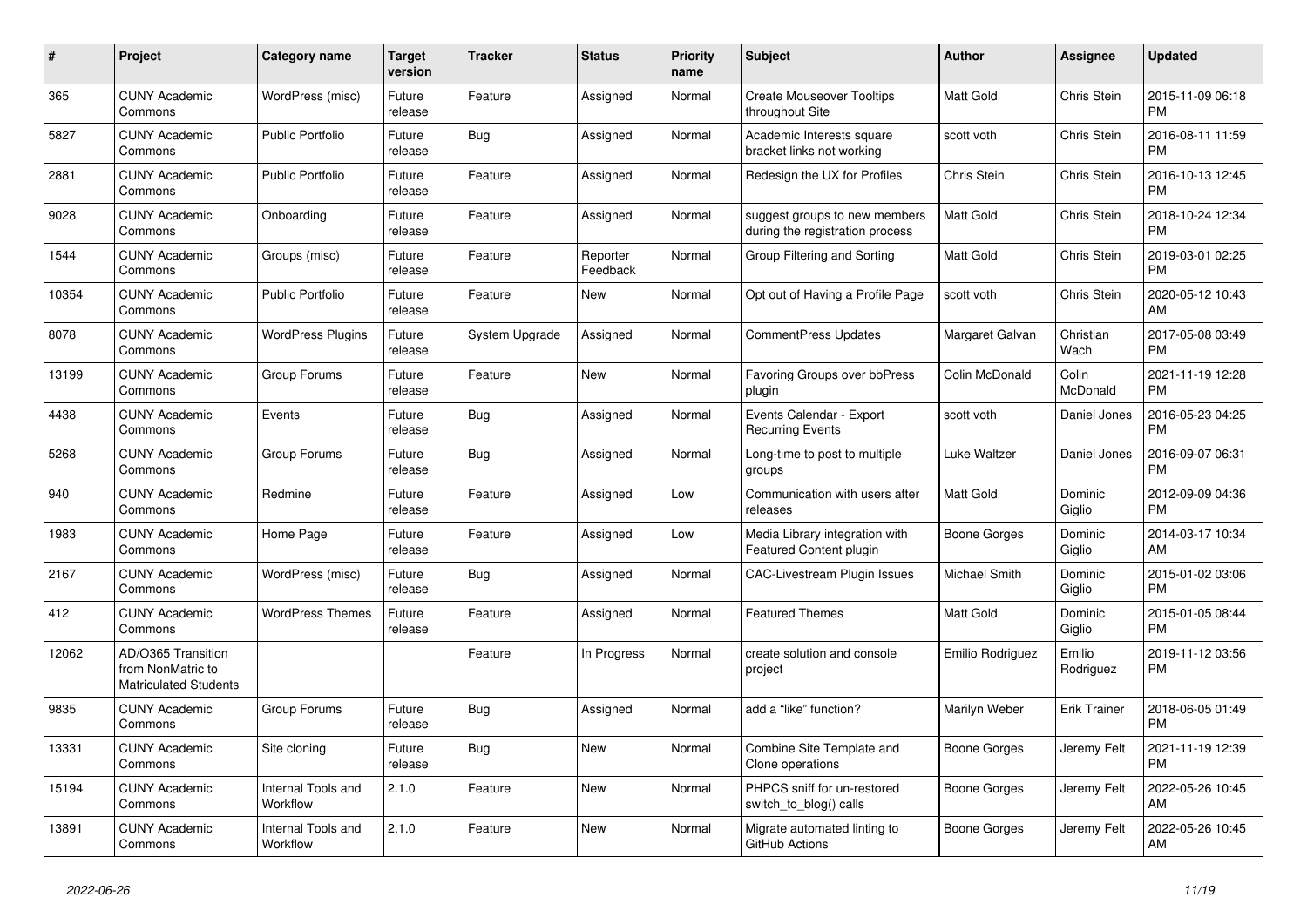| #     | Project                         | <b>Category name</b>      | <b>Target</b><br>version | <b>Tracker</b> | <b>Status</b>        | <b>Priority</b><br>name | Subject                                                                                           | Author                  | <b>Assignee</b>    | <b>Updated</b>                |
|-------|---------------------------------|---------------------------|--------------------------|----------------|----------------------|-------------------------|---------------------------------------------------------------------------------------------------|-------------------------|--------------------|-------------------------------|
| 11879 | <b>CUNY Academic</b><br>Commons |                           | Not tracked              | <b>Bug</b>     | New                  | Normal                  | Hypothesis comments appearing<br>on multiple, different pdfs across<br>blogs                      | Laurie Hurson           | Laurie Hurson      | 2019-09-19 02:39<br><b>PM</b> |
| 8666  | <b>CUNY Academic</b><br>Commons | Teaching                  | Not tracked              | Documentation  | Assigned             | Normal                  | Create Teaching on the<br>Commons Resource Page                                                   | <b>Matt Gold</b>        | Laurie Hurson      | 2019-09-23 03:16<br><b>PM</b> |
| 11517 | <b>CUNY Academic</b><br>Commons |                           | Not tracked              | Feature        | Assigned             | Normal                  | wp-accessibility plugin should not<br>strip 'target="_blank"' by default                          | <b>Boone Gorges</b>     | Laurie Hurson      | 2019-09-24 09:57<br>AM        |
| 12446 | <b>CUNY Academic</b><br>Commons | Groups (misc)             | Future<br>release        | Feature        | Reporter<br>Feedback | Normal                  | Toggle default site to group forum<br>posting                                                     | Laurie Hurson           | Laurie Hurson      | 2020-03-10 11:57<br>AM        |
| 14475 | <b>CUNY Academic</b><br>Commons |                           | Not tracked              | Publicity      | New                  | Normal                  | OER Showcase Page                                                                                 | Laurie Hurson           | Laurie Hurson      | 2021-09-14 10:46<br>AM        |
| 2666  | <b>CUNY Academic</b><br>Commons | About page                | Not tracked              | Documentation  | Assigned             | Normal                  | <b>Update About Text</b>                                                                          | Chris Stein             | Luke Waltzer       | 2016-03-04 11:19<br>AM        |
| 5955  | <b>CUNY Academic</b><br>Commons | Outreach                  | Future<br>release        | Feature        | Assigned             | Normal                  | Create auto-newsletter for<br>commons members                                                     | <b>Matt Gold</b>        | Luke Waltzer       | 2016-08-30 10:34<br>AM        |
| 6078  | <b>CUNY Academic</b><br>Commons | <b>Blogs (BuddyPress)</b> | Future<br>release        | Feature        | New                  | Normal                  | <b>Explore Adding Network Blog</b><br>Metadata Plugin                                             | Luke Waltzer            | Luke Waltzer       | 2016-10-11 10:29<br><b>PM</b> |
| 6298  | <b>CUNY Academic</b><br>Commons | User Experience           | Not tracked              | Design/UX      | Assigned             | Normal                  | Examine data from survey                                                                          | <b>Matt Gold</b>        | Margaret<br>Galvan | 2016-10-14 12:16<br><b>PM</b> |
| 7828  | <b>CUNY Academic</b><br>Commons |                           | Not tracked              | Feature        | Assigned             | Normal                  | Theme Assessment 2017                                                                             | Margaret Galvan         | Margaret<br>Galvan | 2017-05-02 10:41<br><b>PM</b> |
| 8211  | <b>CUNY Academic</b><br>Commons | <b>WordPress Themes</b>   | Future<br>release        | Feature        | New                  | Normal                  | Theme Suggestions: Material<br>Design-Inspired Themes                                             | Margaret Galvan         | Margaret<br>Galvan | 2017-08-07 02:48<br><b>PM</b> |
| 12392 | <b>CUNY Academic</b><br>Commons | Help/Codex                | Not tracked              | Documentation  | New                  | Normal                  | <b>Updates to Common Commons</b><br>Questions on Help Page                                        | scott voth              | Margaret<br>Galvan | 2020-02-11 10:53<br>AM        |
| 3509  | <b>CUNY Academic</b><br>Commons | Publicity                 | 1.7                      | Publicity      | New                  | Normal                  | Create 1.7 digital signage imagery                                                                | Micki Kaufman           | Marilyn<br>Weber   | 2014-10-01 12:40<br><b>PM</b> |
| 8837  | <b>CUNY Academic</b><br>Commons |                           | Not tracked              | Feature        | Assigned             | Normal                  | Create a form to request info from   Matt Gold<br>people requesting premium<br>themes and plugins |                         | Marilyn<br>Weber   | 2017-11-14 03:35<br><b>PM</b> |
| 9420  | <b>CUNY Academic</b><br>Commons | cuny.is                   | Not tracked              | Feature        | New                  | Normal                  | Request for http://cuny.is/streams                                                                | Raffi<br>Khatchadourian | Marilyn<br>Weber   | 2018-04-02 10:08<br>AM        |
| 12382 | <b>CUNY Academic</b><br>Commons | Membership                | Not tracked              | Support        | New                  | Normal                  | Email request change                                                                              | Marilyn Weber           | Marilyn<br>Weber   | 2020-02-06 12:56<br>PM        |
| 2573  | <b>NYCDH Community</b><br>Site  |                           |                          | Feature        | Reporter<br>Feedback | Normal                  | Add dh nyc twitter list feed to site   Mark Newton                                                |                         | Matt Gold          | 2013-05-16 11:42<br><b>PM</b> |
| 3691  | <b>CUNY Academic</b><br>Commons | <b>WordPress Plugins</b>  | Future<br>release        | <b>Bug</b>     | New                  | Normal                  | <b>WPMU Domain Mapping</b><br>Debugging on cdev                                                   | Raymond Hoh             | Matt Gold          | 2014-12-12 09:04<br>AM        |
| 370   | <b>CUNY Academic</b><br>Commons | Registration              | Future<br>release        | Feature        | Assigned             | High                    | <b>Guest Accounts</b>                                                                             | Matt Gold               | Matt Gold          | 2015-04-09 09:33<br><b>PM</b> |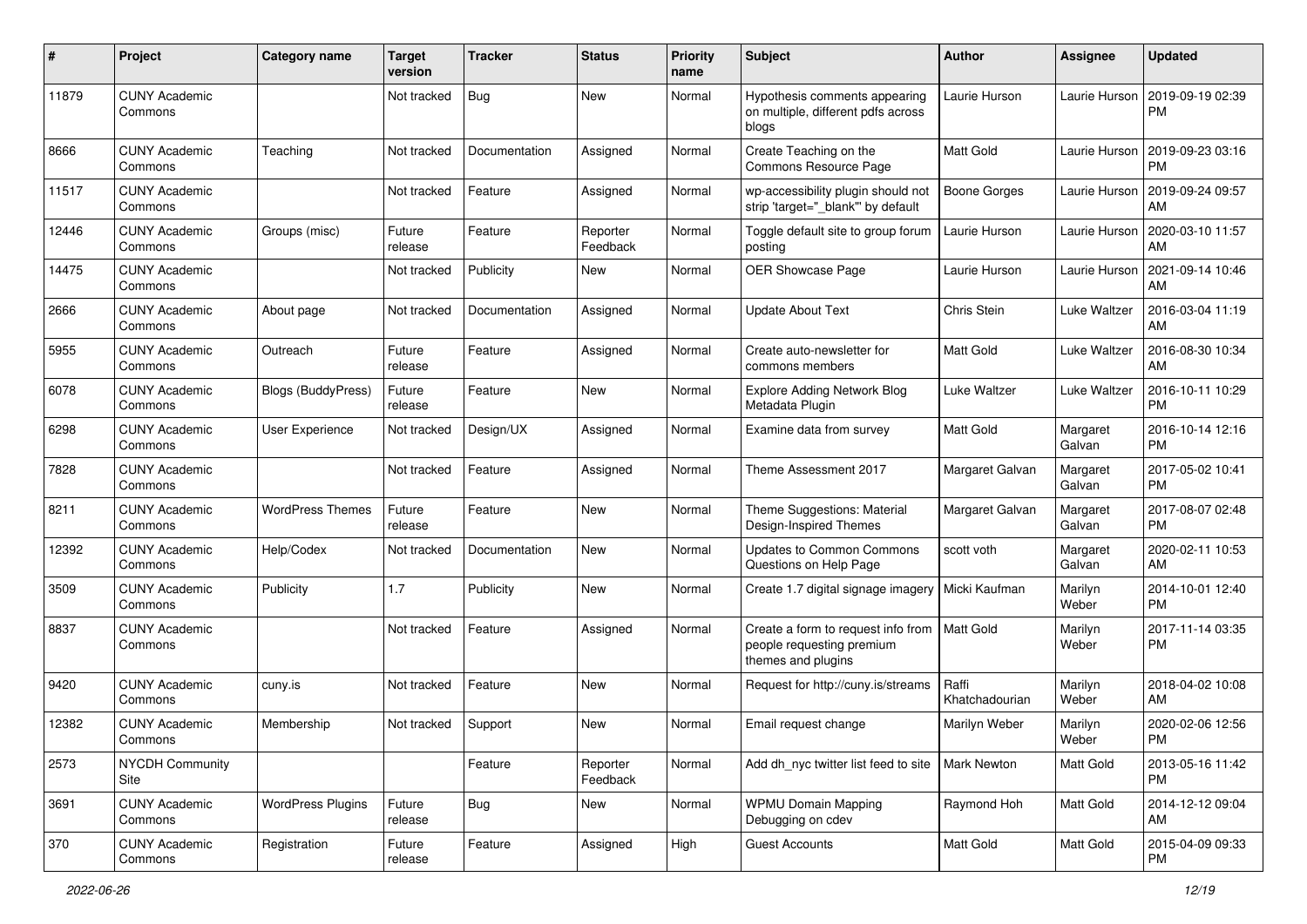| $\pmb{\#}$ | Project                         | Category name            | <b>Target</b><br>version | <b>Tracker</b> | <b>Status</b>        | <b>Priority</b><br>name | <b>Subject</b>                                                                       | <b>Author</b>           | <b>Assignee</b>       | <b>Updated</b>                |
|------------|---------------------------------|--------------------------|--------------------------|----------------|----------------------|-------------------------|--------------------------------------------------------------------------------------|-------------------------|-----------------------|-------------------------------|
| 4225       | <b>CUNY Academic</b><br>Commons | DiRT Integration         | Future<br>release        | Design/UX      | <b>New</b>           | Normal                  | Add information to DIRT page (in<br>Create a Group)                                  | Samantha Raddatz        | <b>Matt Gold</b>      | 2015-06-26 03:14<br><b>PM</b> |
| 4972       | <b>CUNY Academic</b><br>Commons | Analytics                | Not tracked              | Bug            | <b>New</b>           | Normal                  | <b>Newsletter Analytics</b>                                                          | Stephen Real            | Matt Gold             | 2015-12-09 12:54<br><b>PM</b> |
| 2175       | <b>CUNY Academic</b><br>Commons | WordPress (misc)         | Not tracked              | Support        | Assigned             | Normal                  | Subscibe 2 vs. Jetpack<br>subscription options                                       | local admin             | Matt Gold             | 2016-01-26 04:58<br><b>PM</b> |
| 3657       | <b>CUNY Academic</b><br>Commons | WordPress (misc)         | Not tracked              | Feature        | <b>New</b>           | Normal                  | Create alert for GC email<br>addresses                                               | <b>Matt Gold</b>        | Matt Gold             | 2016-04-14 11:29<br><b>PM</b> |
| 8498       | <b>CUNY Academic</b><br>Commons | <b>WordPress Plugins</b> | Future<br>release        | Feature        | <b>New</b>           | Low                     | <b>Gravity Forms Email Users</b>                                                     | Raffi<br>Khatchadourian | Matt Gold             | 2017-10-13 12:58<br><b>PM</b> |
| 8898       | <b>CUNY Academic</b><br>Commons | Social Paper             | Not tracked              | Feature        | Assigned             | Normal                  | Usage data on docs and social<br>paper                                               | Matt Gold               | Matt Gold             | 2017-11-16 11:32<br>AM        |
| 9015       | <b>CUNY Academic</b><br>Commons | Groups (misc)            | Not tracked              | Outreach       | Assigned             | Normal                  | Email group admins the email<br>addresses of their groups                            | <b>Matt Gold</b>        | <b>Matt Gold</b>      | 2018-01-02 09:54<br>AM        |
| 8607       | <b>CUNY Academic</b><br>Commons |                          | Not tracked              | Support        | <b>New</b>           | Normal                  | Paypal?                                                                              | Marilyn Weber           | Matt Gold             | 2018-05-15 01:37<br><b>PM</b> |
| 10839      | <b>CUNY Academic</b><br>Commons | About page               | Not tracked              | Support        | <b>New</b>           | Normal                  | <b>Mission Statement Needs</b><br>Revision                                           | scott voth              | Matt Gold             | 2018-12-26 10:58<br>AM        |
| 11493      | <b>CUNY Academic</b><br>Commons | Domain Mapping           | Not tracked              | Support        | Reporter<br>Feedback | Normal                  | Domain Mapping Request - Talia<br>Schaffer                                           | scott voth              | <b>Matt Gold</b>      | 2019-08-06 08:39<br>AM        |
| 11545      | <b>CUNY Academic</b><br>Commons | <b>WordPress Plugins</b> | Not tracked              | Support        | New                  | Normal                  | <b>Twitter searches in WordPress</b>                                                 | Gina Cherry             | <b>Matt Gold</b>      | 2019-09-23 01:03<br><b>PM</b> |
| 12484      | <b>CUNY Academic</b><br>Commons |                          | Not tracked              | Support        | Reporter<br>Feedback | Normal                  | Sign up Code for COIL Course<br>starting in March                                    | Laurie Hurson           | Matt Gold             | 2020-03-02 02:26<br><b>PM</b> |
| 8902       | <b>CUNY Academic</b><br>Commons | Design                   | Not tracked              | Feature        | Assigned             | Normal                  | Report back on research on<br><b>BuddyPress themes</b>                               | <b>Matt Gold</b>        | Michael Smith         | 2017-11-10 12:31<br><b>PM</b> |
| 3506       | <b>CUNY Academic</b><br>Commons | Publicity                | 1.7                      | Publicity      | <b>New</b>           | Normal                  | Prepare 1.7 email messaging                                                          | Micki Kaufman           | Micki<br>Kaufman      | 2014-10-01 12:36<br><b>PM</b> |
| 6392       | <b>CUNY Academic</b><br>Commons | Group Forums             | Future<br>release        | Design/UX      | Assigned             | Low                     | <b>Composition/Preview Panes in</b><br>Forum Posts                                   | Luke Waltzer            | Paige Dupont          | 2016-10-21 04:26<br><b>PM</b> |
| 7624       | <b>CUNY Academic</b><br>Commons | BuddyPress (misc)        | Future<br>release        | Design/UX      | <b>New</b>           | Normal                  | <b>BP</b> Notifications                                                              | Luke Waltzer            | Paige Dupont          | 2017-02-08 10:43<br><b>PM</b> |
| 11393      | <b>CUNY Academic</b><br>Commons |                          | Not tracked              | Publicity      | <b>New</b>           | Normal                  | After 1.15 release, ceate a hero<br>slide and post about adding a site<br>to a group | scott voth              | Patrick<br>Sweeney    | 2019-05-14 10:32<br>AM        |
| 2574       | <b>NYCDH Community</b><br>Site  |                          |                          | Feature        | Assigned             | Normal                  | Add Way to Upload Files to<br>Groups                                                 | <b>Mark Newton</b>      | Raymond<br><b>Hoh</b> | 2013-05-18 07:46<br><b>PM</b> |
| 2571       | <b>NYCDH Community</b><br>Site  |                          |                          | Feature        | Assigned             | Normal                  | Add Google custom search box to<br>homepage                                          | <b>Mark Newton</b>      | Raymond<br>Hoh        | 2013-05-18 07:49<br><b>PM</b> |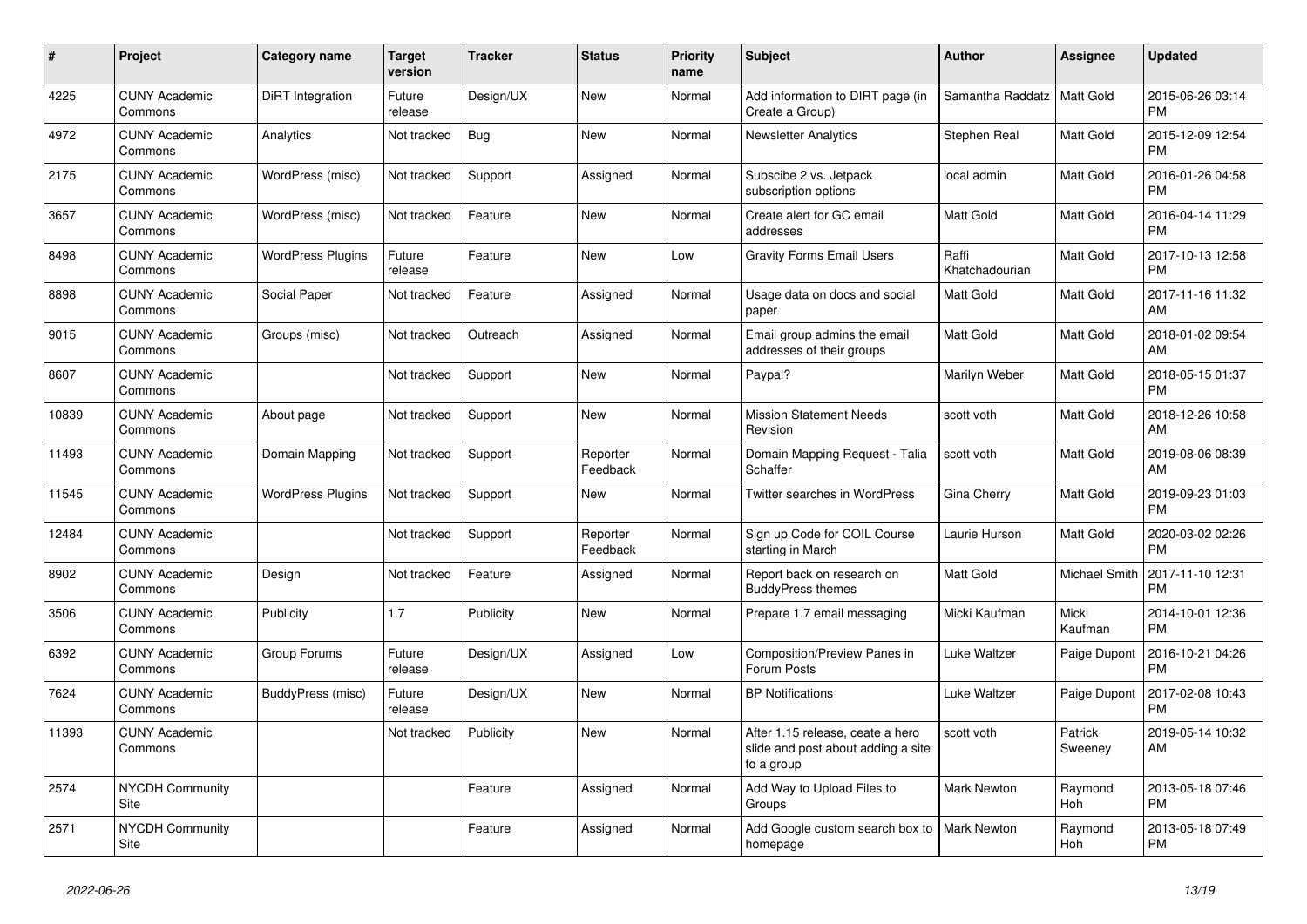| #    | Project                         | <b>Category name</b>       | <b>Target</b><br>version | <b>Tracker</b> | <b>Status</b>        | <b>Priority</b><br>name | <b>Subject</b>                                                                | <b>Author</b>           | Assignee              | <b>Updated</b>                |
|------|---------------------------------|----------------------------|--------------------------|----------------|----------------------|-------------------------|-------------------------------------------------------------------------------|-------------------------|-----------------------|-------------------------------|
| 3492 | <b>CUNY Academic</b><br>Commons | <b>WordPress Themes</b>    | Future<br>release        | Support        | Assigned             | Normal                  | Add CBOX theme to the<br>Commons                                              | scott voth              | Raymond<br><b>Hoh</b> | 2014-10-08 05:55<br><b>PM</b> |
| 3577 | <b>CUNY Academic</b><br>Commons | My Commons                 | Future<br>release        | Design/UX      | Assigned             | Normal                  | Replies to items in My Commons                                                | Matt Gold               | Raymond<br><b>Hoh</b> | 2015-04-09 05:19<br><b>PM</b> |
| 3662 | <b>CUNY Academic</b><br>Commons | <b>SEO</b>                 | Future<br>release        | Feature        | Assigned             | Normal                  | Duplicate Content/SEO/Google<br>issues                                        | Matt Gold               | Raymond<br>Hoh        | 2015-04-13 04:37<br><b>PM</b> |
| 3536 | <b>CUNY Academic</b><br>Commons | My Commons                 | Future<br>release        | Feature        | Assigned             | Normal                  | Infinite Scroll on My Commons<br>page                                         | Matt Gold               | Raymond<br>Hoh        | 2015-04-13 04:42<br><b>PM</b> |
| 4388 | <b>CUNY Academic</b><br>Commons | WordPress (misc)           | Future<br>release        | Bug            | Assigned             | Normal                  | Repeated request for<br>authentication.                                       | Alice.Lynn<br>McMichael | Raymond<br>Hoh        | 2015-08-11 07:35<br>PМ        |
| 4535 | <b>CUNY Academic</b><br>Commons | My Commons                 | Future<br>release        | Bug            | <b>New</b>           | Low                     | My Commons filter issue                                                       | scott voth              | Raymond<br>Hoh        | 2015-09-01 11:17<br>AM        |
| 3192 | <b>CUNY Academic</b><br>Commons | Group Forums               | Future<br>release        | Feature        | Assigned             | Normal                  | Customizable forum views for<br>bbPress 2.x group forums                      | Boone Gorges            | Raymond<br>Hoh        | 2015-11-09 12:47<br><b>PM</b> |
| 3517 | <b>CUNY Academic</b><br>Commons | My Commons                 | Future<br>release        | Feature        | Assigned             | Normal                  | Mute/Unmute My Commons<br>updates                                             | Matt Gold               | Raymond<br>Hoh        | 2015-11-09 01:19<br><b>PM</b> |
| 1192 | <b>CUNY Academic</b><br>Commons | <b>Group Files</b>         | Future<br>release        | Feature        | Assigned             | Low                     | When posting group files, allow<br>users to add a category without<br>saving  | Matt Gold               | Raymond<br>Hoh        | 2015-11-09 05:53<br><b>PM</b> |
| 333  | <b>CUNY Academic</b><br>Commons | <b>Email Notifications</b> | Future<br>release        | Feature        | Assigned             | Low                     | Delay Forum Notification Email<br>Delivery Until After Editing Period<br>Ends | Matt Gold               | Raymond<br><b>Hoh</b> | 2015-11-09 06:01<br><b>PM</b> |
| 3939 | <b>CUNY Academic</b><br>Commons | <b>WordPress Plugins</b>   | Future<br>release        | Bug            | Hold                 | Normal                  | Activity stream support for<br>Co-Authors Plus plugin                         | Raymond Hoh             | Raymond<br><b>Hoh</b> | 2015-11-09 06:13<br><b>PM</b> |
| 3369 | <b>CUNY Academic</b><br>Commons | Reply By Email             | Not tracked              | Outreach       | Hold                 | Normal                  | Release reply by email to WP<br>plugin directory                              | Matt Gold               | Raymond<br><b>Hoh</b> | 2016-03-01 12:46<br><b>PM</b> |
| 5282 | <b>CUNY Academic</b><br>Commons | Social Paper               | Future<br>release        | <b>Bug</b>     | <b>New</b>           | Normal                  | Replying via email directs to<br>paper but not individual comment.            | Marilyn Weber           | Raymond<br>Hoh        | 2016-03-02 01:48<br><b>PM</b> |
| 5691 | <b>CUNY Academic</b><br>Commons | <b>Blogs (BuddyPress)</b>  | Future<br>release        | Bug            | Assigned             | High                    | Differing numbers on Sites display                                            | Matt Gold               | Raymond<br>Hoh        | 2016-06-13 01:37<br><b>PM</b> |
| 6671 | <b>CUNY Academic</b><br>Commons | Reply By Email             | Not tracked              | Bug            | Assigned             | Normal                  | 'Post too often" RBE error<br>message                                         | <b>Matt Gold</b>        | Raymond<br>Hoh        | 2016-11-11 09:55<br>AM        |
| 6749 | <b>CUNY Academic</b><br>Commons | Events                     | Future<br>release        | Bug            | <b>New</b>           | Low                     | BPEO iCal request can trigger<br>very large number of DB queries              | <b>Boone Gorges</b>     | Raymond<br>Hoh        | 2016-11-15 10:09<br><b>PM</b> |
| 6644 | <b>CUNY Academic</b><br>Commons |                            | Not tracked              | <b>Bug</b>     | Reporter<br>Feedback | High                    | White Screen at Login Pge                                                     | Luke Waltzer            | Raymond<br><b>Hoh</b> | 2016-11-21 10:34<br><b>PM</b> |
| 6995 | <b>CUNY Academic</b><br>Commons | Home Page                  | Not tracked              | <b>Bug</b>     | Assigned             | Normal                  | member filter on homepage not<br>working                                      | Matt Gold               | Raymond<br>Hoh        | 2016-12-11 09:46<br><b>PM</b> |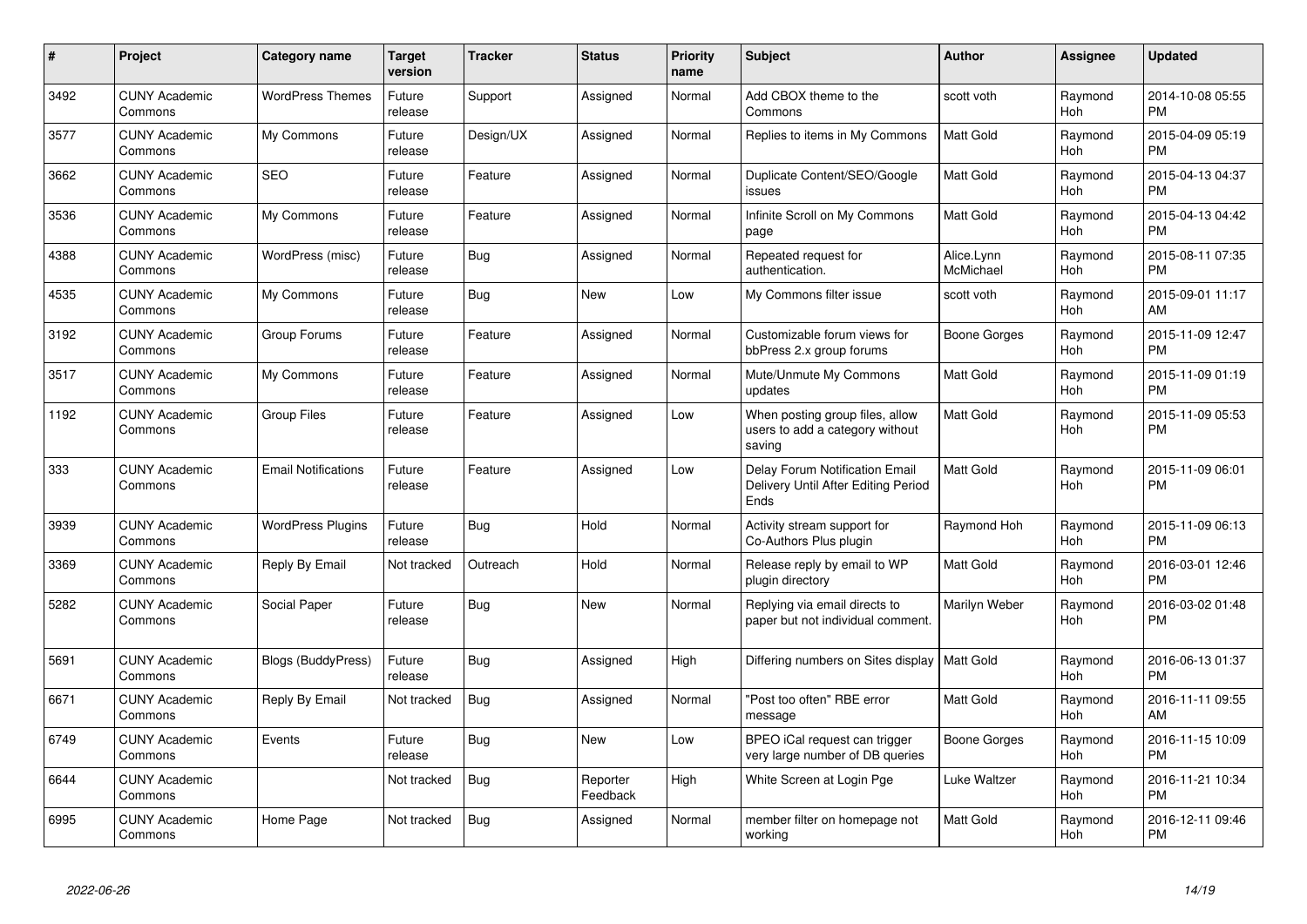| #     | Project                         | <b>Category name</b>       | <b>Target</b><br>version | <b>Tracker</b> | <b>Status</b>        | <b>Priority</b><br>name | <b>Subject</b>                                                  | <b>Author</b>    | <b>Assignee</b>       | Updated                       |
|-------|---------------------------------|----------------------------|--------------------------|----------------|----------------------|-------------------------|-----------------------------------------------------------------|------------------|-----------------------|-------------------------------|
| 7928  | <b>CUNY Academic</b><br>Commons | Group Forums               | Not tracked              | Bug            | <b>New</b>           | Normal                  | Duplicate Forum post                                            | Luke Waltzer     | Raymond<br>Hoh        | 2017-04-11 09:27<br><b>PM</b> |
| 8976  | <b>CUNY Academic</b><br>Commons | Reply By Email             | Not tracked              | Feature        | Assigned             | Normal                  | Package RBE new topics<br>posting?                              | Matt Gold        | Raymond<br><b>Hoh</b> | 2017-12-04 02:34<br><b>PM</b> |
| 8992  | <b>NYCDH Community</b><br>Site  |                            |                          | Bug            | Assigned             | Normal                  | Multiple RBE error reports                                      | Matt Gold        | Raymond<br>Hoh        | 2017-12-11 05:43<br>PM        |
| 9060  | <b>CUNY Academic</b><br>Commons | Commons In A Box           | Not tracked              | Bug            | Hold                 | Normal                  | Problems with CBox image library<br>upload                      | Lisa Rhody       | Raymond<br><b>Hoh</b> | 2018-01-10 03:26<br>PM        |
| 8991  | <b>CUNY Academic</b><br>Commons | Reply By Email             | Not tracked              | <b>Bug</b>     | Hold                 | Normal                  | RBE duplicate email message<br>issue                            | Matt Gold        | Raymond<br><b>Hoh</b> | 2018-02-18 08:53<br><b>PM</b> |
| 9346  | <b>CUNY Academic</b><br>Commons | WordPress (misc)           | Not tracked              | <b>Bug</b>     | <b>New</b>           | Normal                  | Clone cetls.bmcc.cuny.edu for<br>development                    | Owen Roberts     | Raymond<br>Hoh        | 2018-03-06 05:35<br>PM        |
| 9729  | <b>CUNY Academic</b><br>Commons | <b>SEO</b>                 | Not tracked              | Support        | New                  | Normal                  | 503 Errors showing on<br>newlaborforum.cuny.edu                 | Diane Krauthamer | Raymond<br><b>Hoh</b> | 2018-05-22 04:48<br>PM        |
| 10262 | <b>CUNY Academic</b><br>Commons |                            | Not tracked              | Bug            | Reporter<br>Feedback | Normal                  | Newsletter Plugin: Broken Image<br>at Bottom of All Newsletters | Mark Webb        | Raymond<br>Hoh        | 2018-08-30 05:17<br><b>PM</b> |
| 10659 | <b>CUNY Academic</b><br>Commons | Group Forums               | Future<br>release        | Feature        | Assigned             | Normal                  | Post to multiple groups via email                               | Matt Gold        | Raymond<br><b>Hoh</b> | 2018-11-15 12:54<br>AM        |
| 5016  | <b>CUNY Academic</b><br>Commons | Events                     | Future<br>release        | Feature        | Assigned             | Low                     | Allow comments to be posted on<br>events                        | Matt Gold        | Raymond<br>Hoh        | 2019-03-01 02:23<br><b>PM</b> |
| 11149 | <b>CUNY Academic</b><br>Commons |                            | Not tracked              | Support        | Reporter<br>Feedback | Normal                  | comments getting blocked                                        | Marilyn Weber    | Raymond<br>Hoh        | 2019-03-26 11:40<br>AМ        |
| 11624 | <b>CUNY Academic</b><br>Commons | WordPress (misc)           | Not tracked              | Support        | New                  | Normal                  | Change pages into posts or swap<br>database for a Commons site? | Stephen Klein    | Raymond<br><b>Hoh</b> | 2019-07-09 11:04<br>AM        |
| 12004 | <b>CUNY Academic</b><br>Commons |                            | Not tracked              | Support        | Reporter<br>Feedback | Normal                  | Notifications for spam blog<br>comments                         | Gina Cherry      | Raymond<br><b>Hoh</b> | 2019-11-01 12:05<br><b>PM</b> |
| 11971 | <b>CUNY Academic</b><br>Commons | <b>Email Notifications</b> | Future<br>release        | Bug            | Reporter<br>Feedback | Low                     | Pictures obscured in emailed post<br>notifications              | Marilyn Weber    | Raymond<br>Hoh        | 2019-11-21 01:14<br>PM        |
| 12741 | <b>CUNY Academic</b><br>Commons | <b>WordPress Plugins</b>   | Not tracked              | Support        | Reporter<br>Feedback | Normal                  | Tableau Public Viz Block                                        | Marilyn Weber    | Raymond<br>Hoh        | 2020-05-12 11:00<br>AM        |
| 13286 | <b>CUNY Academic</b><br>Commons |                            | Not tracked              | Support        | <b>New</b>           | Normal                  | problem connecting with<br>WordPress app                        | Marilyn Weber    | Raymond<br><b>Hoh</b> | 2020-09-08 11:16<br>AM        |
| 13328 | <b>CUNY Academic</b><br>Commons | Group Forums               | Not tracked              | Bug            | Reporter<br>Feedback | Normal                  | cross-posting in two related<br>groups                          | Marilyn Weber    | Raymond<br>Hoh        | 2020-09-15 10:39<br><b>PM</b> |
| 13430 | <b>CUNY Academic</b><br>Commons | Reply By Email             | Not tracked              | Bug            | New                  | Normal                  | Delay in RBE                                                    | Luke Waltzer     | Raymond<br><b>Hoh</b> | 2020-10-13 11:16<br>AM        |
| 7115  | <b>CUNY Academic</b><br>Commons | Groups (misc)              | Future<br>release        | Feature        | Reporter<br>Feedback | Normal                  | make licensing info clear during<br>group creation              | Matt Gold        | Raymond<br>Hoh        | 2020-12-08 11:32<br>AM        |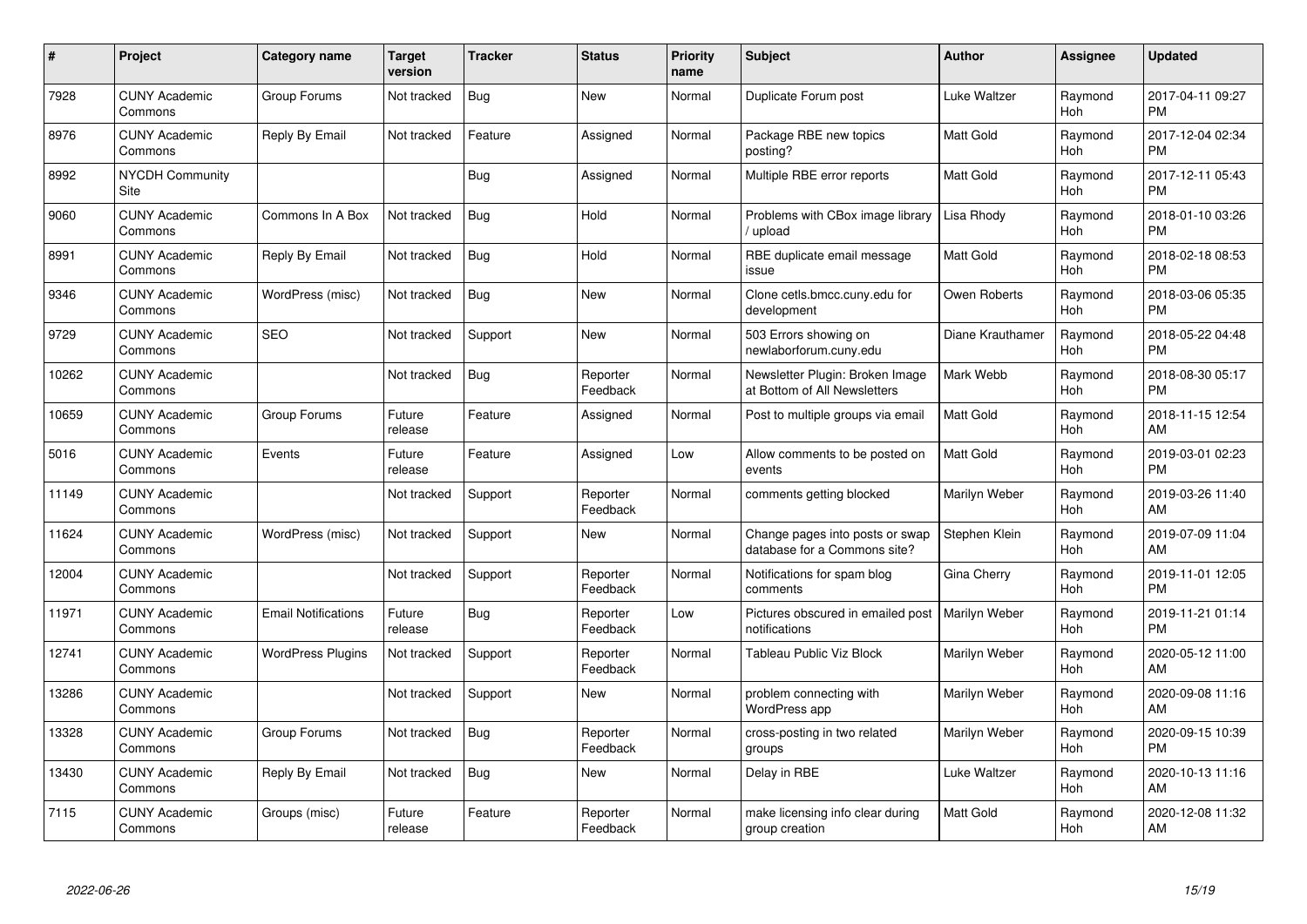| #     | Project                         | <b>Category name</b>     | <b>Target</b><br>version | <b>Tracker</b> | <b>Status</b>                       | <b>Priority</b><br>name | Subject                                                                   | Author                  | <b>Assignee</b>       | <b>Updated</b>                |
|-------|---------------------------------|--------------------------|--------------------------|----------------|-------------------------------------|-------------------------|---------------------------------------------------------------------------|-------------------------|-----------------------|-------------------------------|
| 14496 | <b>CUNY Academic</b><br>Commons | Domain Mapping           | Future<br>release        | <b>Bug</b>     | New                                 | Normal                  | Mapped domain SSO uses<br>third-party cookies                             | Raymond Hoh             | Raymond<br><b>Hoh</b> | 2021-05-24 04:03<br>PM        |
| 13358 | <b>CUNY Academic</b><br>Commons | Group Forums             | Future<br>release        | Feature        | New                                 | Normal                  | Improved UI for group forum<br>threading settings                         | <b>Boone Gorges</b>     | Raymond<br>Hoh        | 2021-11-19 12:27<br><b>PM</b> |
| 14983 | <b>CUNY Academic</b><br>Commons | WordPress (misc)         | Not tracked              | Support        | Reporter<br>Feedback                | Normal                  | "Read More" tag not working                                               | Rebecca Krisel          | Raymond<br>Hoh        | 2021-11-23 01:17<br><b>PM</b> |
| 14994 | <b>CUNY Academic</b><br>Commons | cdev.gc.cuny.edu         | Not tracked              | Support        | In Progress                         | Normal                  | Clear Cache on CDEV                                                       | scott voth              | Raymond<br>Hoh        | 2021-12-07 03:51<br><b>PM</b> |
| 15516 | <b>CUNY Academic</b><br>Commons | <b>WordPress Plugins</b> |                          | Bug            | Reporter<br>Feedback                | Normal                  | Can't publish or save draft of post<br>on wordpress.com                   | Raffi<br>Khatchadourian | Raymond<br>Hoh        | 2022-03-02 05:52<br><b>PM</b> |
| 11243 | <b>CUNY Academic</b><br>Commons | BuddyPress (misc)        | Future<br>release        | Bug            | New                                 | Normal                  | Audit bp-custom.php                                                       | Raymond Hoh             | Raymond<br>Hoh        | 2022-04-26 11:59<br>AM        |
| 16110 | <b>CUNY Academic</b><br>Commons |                          |                          | Support        | Reporter<br>Feedback                | Normal                  | remove Creative Commons<br>license from pages?                            | Marilyn Weber           | Raymond<br>Hoh        | 2022-05-17 06:11<br><b>PM</b> |
| 13946 | <b>CUNY Academic</b><br>Commons | <b>WordPress Plugins</b> | 2.1.0                    | Support        | Assigned                            | Normal                  | Custom Embed handler For<br>OneDrive files                                | scott voth              | Raymond<br>Hoh        | 2022-05-26 10:46<br>AM        |
| 16177 | <b>CUNY Academic</b><br>Commons | Reply By Email           |                          | <b>Bug</b>     | New                                 | Normal                  | Switch to Inbound mode for RBE                                            | Raymond Hoh             | Raymond<br>Hoh        | 2022-05-30 04:32<br><b>PM</b> |
| 13457 | <b>CUNY Academic</b><br>Commons | Group Forums             | 2.0.2                    | Bug            | New                                 | High                    | Forum post not sending<br>notifications                                   | Filipa Calado           | Raymond<br>Hoh        | 2022-06-14 11:36<br>AM        |
| 11649 | <b>CUNY Academic</b><br>Commons | <b>WordPress Plugins</b> | 2.0.2                    | Bug            | In Progress                         | Normal                  | CC license displayed on every<br>page                                     | Gina Cherry             | Raymond<br>Hoh        | 2022-06-14 11:36<br>AM        |
| 15978 | <b>CUNY Academic</b><br>Commons | WordPress - Media        | 2.0.2                    | Support        | Reporter<br>Feedback                | Normal                  | .tex files?                                                               | Marilyn Weber           | Raymond<br><b>Hoh</b> | 2022-06-14 11:36<br>AM        |
| 14439 | <b>CUNY Academic</b><br>Commons | Spam/Spam<br>Prevention  | 2.0.2                    | Support        | Assigned                            | Normal                  | Aprroved comments held for<br>moderation                                  | Laurie Hurson           | Raymond<br>Hoh        | 2022-06-14 11:36<br>AM        |
| 16245 | <b>CUNY Academic</b><br>Commons | WordPress (misc)         |                          | Bug            | Reporter<br>Feedback                | Normal                  | Save Button missing on<br>WordPress Profile page                          | scott voth              | Raymond<br>Hoh        | 2022-06-16 03:09<br><b>PM</b> |
| 16291 | <b>CUNY Academic</b><br>Commons | Site cloning             | 2.0.2                    | Support        | Staged for<br>Production<br>Release | Normal                  | Images coming up blank in Media<br>Library                                | Marilyn Weber           | Raymond<br>Hoh        | 2022-06-23 08:28<br>PM        |
| 16296 | <b>CUNY Academic</b><br>Commons | Home Page                | 2.0.2                    | Bug            | Staged for<br>Production<br>Release | Normal                  | "Visit Profile" link on Member<br>Directory page doesn't work<br>properly | Raymond Hoh             | Raymond<br>Hoh        | 2022-06-24 07:54<br>PM        |
| 497   | <b>CUNY Academic</b><br>Commons | <b>WordPress Plugins</b> | Future<br>release        | Feature        | Assigned                            | Normal                  | Drag and Drop Ordering on<br>Gallery Post Plugin                          | Matt Gold               | Ron Rennick           | 2015-11-09 06:18<br><b>PM</b> |
| 3458  | <b>CUNY Academic</b><br>Commons | Groups (misc)            | Future<br>release        | Feature        | Assigned                            | Normal                  | Filter Members of Group by<br>Campus                                      | Michael Smith           | Samantha<br>Raddatz   | 2014-09-26 08:32<br><b>PM</b> |
| 4027  | <b>CUNY Academic</b><br>Commons | Commons In A Box         | Not tracked              | Design/UX      | Assigned                            | Normal                  | Usability review of CBOX update<br>procedures                             | Matt Gold               | Samantha<br>Raddatz   | 2015-05-11 06:36<br><b>PM</b> |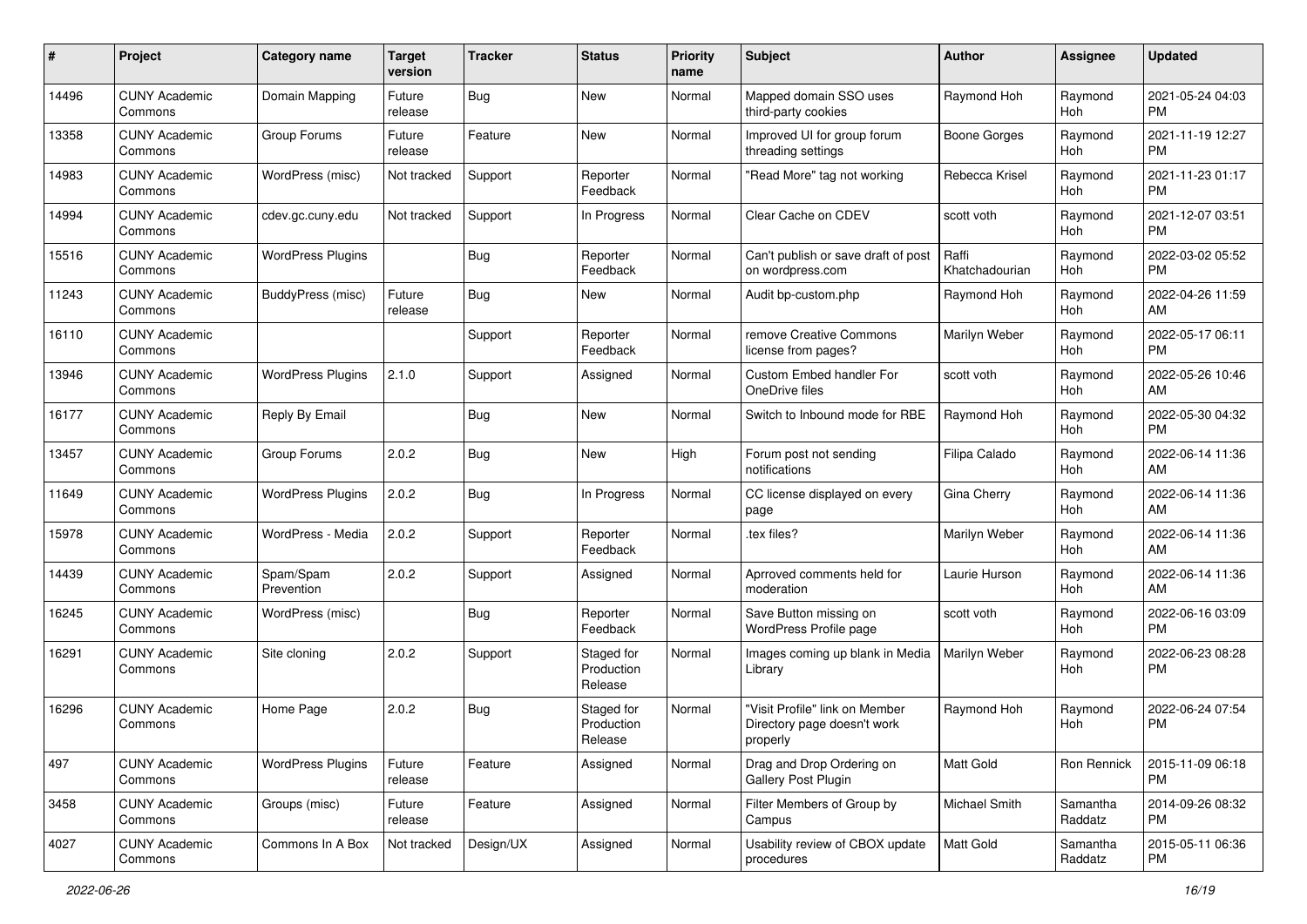| #    | Project                         | <b>Category name</b>    | <b>Target</b><br>version | <b>Tracker</b> | <b>Status</b>        | <b>Priority</b><br>name | Subject                                                                                                                                               | Author                  | Assignee            | <b>Updated</b>                |
|------|---------------------------------|-------------------------|--------------------------|----------------|----------------------|-------------------------|-------------------------------------------------------------------------------------------------------------------------------------------------------|-------------------------|---------------------|-------------------------------|
| 4221 | <b>CUNY Academic</b><br>Commons | Group Forums            | Future<br>release        | Design/UX      | Assigned             | Normal                  | Add 'Number of Posts' display<br>option to Forum page                                                                                                 | Samantha Raddatz        | Samantha<br>Raddatz | 2015-06-26 02:21<br><b>PM</b> |
| 4253 | <b>CUNY Academic</b><br>Commons | <b>Public Portfolio</b> | Future<br>release        | Design/UX      | <b>New</b>           | Normal                  | Encourage users to add portfolio<br>content                                                                                                           | Samantha Raddatz        | Samantha<br>Raddatz | 2015-07-07 11:32<br>AM        |
| 4235 | <b>CUNY Academic</b><br>Commons |                         | Not tracked              | Design/UX      | Assigned             | Normal                  | Explore user experience around<br>comments on forum topics vs<br>docs                                                                                 | Matt Gold               | Samantha<br>Raddatz | 2015-07-21 10:23<br>AM        |
| 4404 | <b>CUNY Academic</b><br>Commons | <b>Public Portfolio</b> | Future<br>release        | Design/UX      | Assigned             | Normal                  | Change color of permissions info<br>on portfolio editing interface                                                                                    | Matt Gold               | Samantha<br>Raddatz | 2015-08-11 05:28<br><b>PM</b> |
| 4226 | <b>CUNY Academic</b><br>Commons | <b>BuddyPress Docs</b>  | Future<br>release        | Design/UX      | <b>New</b>           | Normal                  | Add option to connect a Doc with<br>a Group                                                                                                           | Samantha Raddatz        | Samantha<br>Raddatz | 2015-09-09 04:08<br><b>PM</b> |
| 4622 | <b>CUNY Academic</b><br>Commons | <b>Public Portfolio</b> | Future<br>release        | Design/UX      | <b>New</b>           | Normal                  | <b>Profile Visibility Settings</b>                                                                                                                    | Samantha Raddatz        | Samantha<br>Raddatz | 2015-09-21 12:18<br><b>PM</b> |
| 4661 | <b>CUNY Academic</b><br>Commons | User Experience         | Future<br>release        | <b>Bug</b>     | Assigned             | Normal                  | Simplify Events text                                                                                                                                  | <b>Matt Gold</b>        | Samantha<br>Raddatz | 2015-10-02 09:06<br><b>PM</b> |
| 3473 | <b>CUNY Academic</b><br>Commons | User Experience         | Future<br>release        | Feature        | Assigned             | Normal                  | Commons profile: Add help info<br>about "Positions" replacing "title"                                                                                 | Keith Miyake            | Samantha<br>Raddatz | 2015-11-09 02:28<br><b>PM</b> |
| 308  | <b>CUNY Academic</b><br>Commons | Registration            | Future<br>release        | Feature        | <b>New</b>           | Normal                  | Group recommendations for<br>signup process                                                                                                           | <b>Boone Gorges</b>     | Samantha<br>Raddatz | 2015-11-09 05:07<br><b>PM</b> |
| 310  | <b>CUNY Academic</b><br>Commons | BuddyPress (misc)       | Future<br>release        | Feature        | Assigned             | Low                     | <b>Friend Request Email</b>                                                                                                                           | Matt Gold               | Samantha<br>Raddatz | 2015-11-09 05:08<br><b>PM</b> |
| 653  | <b>CUNY Academic</b><br>Commons | Group Blogs             | Future<br>release        | Feature        | Assigned             | Normal                  | Redesign Integration of Groups<br>and Blogs                                                                                                           | <b>Matt Gold</b>        | Samantha<br>Raddatz | 2015-11-09 05:40<br><b>PM</b> |
| 481  | <b>CUNY Academic</b><br>Commons | Groups (misc)           | Future<br>release        | Feature        | Assigned             | Normal                  | ability to archive inactive groups<br>and blogs                                                                                                       | Michael Mandiberg       | Samantha<br>Raddatz | 2015-11-09 05:56<br><b>PM</b> |
| 1456 | <b>CUNY Academic</b><br>Commons | Group Invitations       | Future<br>release        | Feature        | Reporter<br>Feedback | Low                     | Invite to Group Button from Profile<br>Field                                                                                                          | <b>Matt Gold</b>        | Samantha<br>Raddatz | 2015-11-09 05:59<br><b>PM</b> |
| 1105 | <b>CUNY Academic</b><br>Commons | WordPress (misc)        | Future<br>release        | Feature        | Assigned             | Normal                  | Rephrase Blog Privacy Options                                                                                                                         | <b>Matt Gold</b>        | Samantha<br>Raddatz | 2015-11-09 06:19<br><b>PM</b> |
| 5183 | <b>CUNY Academic</b><br>Commons | Social Paper            | Future<br>release        | Design/UX      | New                  | Normal                  | Creating a new paper when<br>viewing an existing paper                                                                                                | Raffi<br>Khatchadourian | Samantha<br>Raddatz | 2016-02-02 12:09<br><b>PM</b> |
| 5058 | <b>CUNY Academic</b><br>Commons | Social Paper            | Future<br>release        | Feature        | <b>New</b>           | Low                     | Can there be a clearer signal that<br>even when comments have<br>already been made you add<br>comments by clicking on the side?<br>(SP suggestion #5) | Marilyn Weber           | Samantha<br>Raddatz | 2016-02-11 10:24<br><b>PM</b> |
| 5225 | <b>CUNY Academic</b><br>Commons | Registration            | Future<br>release        | Feature        | Assigned             | Normal                  | On-boarding Issues                                                                                                                                    | Luke Waltzer            | Samantha<br>Raddatz | 2016-02-12 02:58<br><b>PM</b> |
| 4986 | <b>CUNY Academic</b><br>Commons | ZenDesk                 | Not tracked              | Support        | Assigned             | Normal                  | Prepare documentation for<br>Zendesk re web widget                                                                                                    | Matt Gold               | Samantha<br>Raddatz | 2016-02-25 03:09<br>PM        |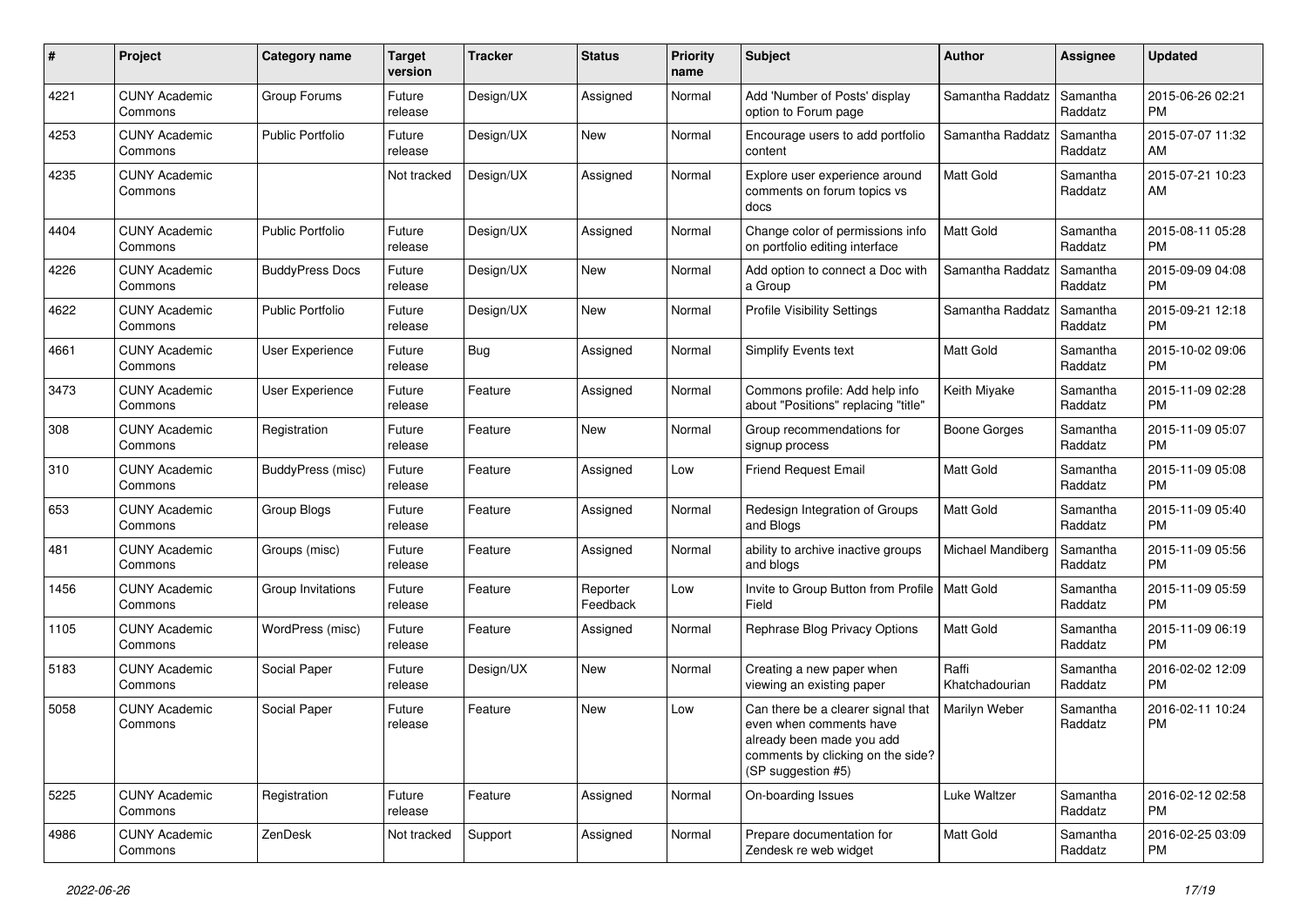| #     | Project                         | <b>Category name</b>        | <b>Target</b><br>version | <b>Tracker</b> | <b>Status</b>        | <b>Priority</b><br>name | Subject                                                                                                                                      | Author                 | <b>Assignee</b>     | <b>Updated</b>                |
|-------|---------------------------------|-----------------------------|--------------------------|----------------|----------------------|-------------------------|----------------------------------------------------------------------------------------------------------------------------------------------|------------------------|---------------------|-------------------------------|
| 5317  | <b>CUNY Academic</b><br>Commons | Group Blogs                 | Not tracked              | <b>Bug</b>     | Reporter<br>Feedback | Normal                  | Notifications of New Post Didn't<br>Come                                                                                                     | <b>Luke Waltzer</b>    | Samantha<br>Raddatz | 2016-03-21 10:41<br><b>PM</b> |
| 5298  | <b>CUNY Academic</b><br>Commons |                             | Not tracked              | Publicity      | New                  | Normal                  | Survey Pop-Up Text                                                                                                                           | Samantha Raddatz       | Samantha<br>Raddatz | 2016-03-22 12:27<br><b>PM</b> |
| 5397  | <b>CUNY Academic</b><br>Commons | Social Paper                | Future<br>release        | Feature        | New                  | Normal                  | frustrating to have to<br>enable/disable in SP                                                                                               | Marilyn Weber          | Samantha<br>Raddatz | 2016-04-20 03:39<br><b>PM</b> |
| 5053  | <b>CUNY Academic</b><br>Commons | Social Paper                | Future<br>release        | Feature        | <b>New</b>           | Low                     | Scrollable menu to add readers<br>(SP suggestion #4)                                                                                         | Marilyn Weber          | Samantha<br>Raddatz | 2016-04-21 05:21<br><b>PM</b> |
| 5050  | <b>CUNY Academic</b><br>Commons | Social Paper                | Future<br>release        | Feature        | New                  | Low                     | Making comments visible in SP<br>editing mode (SP suggestion #1)                                                                             | Marilyn Weber          | Samantha<br>Raddatz | 2019-09-17 11:10<br><b>PM</b> |
| 10580 | <b>CUNY Academic</b><br>Commons | Information<br>Architecture | Future<br>release        | Design/UX      | New                  | Normal                  | Primary nav item review                                                                                                                      | <b>Boone Gorges</b>    | Sara Cannon         | 2021-11-19 12:37<br><b>PM</b> |
| 10439 | <b>CUNY Academic</b><br>Commons | Design                      | 2.1.0                    | Design/UX      | New                  | Normal                  | Create Style Guide for Commons                                                                                                               | Sonja Leix             | Sara Cannon         | 2022-06-23 06:20<br><b>PM</b> |
| 3511  | <b>CUNY Academic</b><br>Commons | Publicity                   | 1.7                      | Publicity      | Assigned             | Normal                  | Social media for 1.7                                                                                                                         | Micki Kaufman          | Sarah<br>Morgano    | 2014-10-14 03:32<br><b>PM</b> |
| 3510  | <b>CUNY Academic</b><br>Commons | Publicity                   | 1.7                      | Publicity      | Assigned             | Normal                  | Post on the News Blog re: 'My<br>Commons'                                                                                                    | Micki Kaufman          | Sarah<br>Morgano    | 2014-10-15 11:18<br>AM        |
| 2612  | <b>CUNY Academic</b><br>Commons |                             | Not tracked              | Publicity      | Assigned             | Normal                  | Pinterest site for the Commons                                                                                                               | local admin            | Sarah<br>Morgano    | 2016-03-04 11:19<br>AM        |
| 5826  | <b>CUNY Academic</b><br>Commons | <b>WordPress Plugins</b>    | Future<br>release        | Support        | Reporter<br>Feedback | Normal                  | <b>Remove Subscription Options</b><br>plugin from directory                                                                                  | Sarah Morgano          | Sarah<br>Morgano    | 2016-10-21 04:14<br><b>PM</b> |
| 3524  | <b>CUNY Academic</b><br>Commons | Documentation               | Not tracked              | Documentation  | Assigned             | Normal                  | Post describing all you can do<br>when starting up a new<br>blog/group                                                                       | <b>Matt Gold</b>       | scott voth          | 2014-10-04 12:56<br><b>PM</b> |
| 4222  | <b>CUNY Academic</b><br>Commons | User Experience             | Future<br>release        | Design/UX      | New                  | Normal                  | Add information to 'Delete<br>Account' page                                                                                                  | Samantha Raddatz       | scott voth          | 2015-06-26 11:35<br>AM        |
| 3565  | <b>CUNY Academic</b><br>Commons | My Commons                  | Not tracked              | Documentation  | New                  | Normal                  | Load Newest inconsistencies                                                                                                                  | Chris Stein            | scott voth          | 2015-11-09 01:16<br><b>PM</b> |
| 636   | <b>CUNY Academic</b><br>Commons | WordPress (misc)            | Not tracked              | Support        | Assigned             | Normal                  | Create Lynda.com-like Table of<br>Contents for Prospective Tutorial<br>Screencasts                                                           | <b>Matt Gold</b>       | scott voth          | 2016-02-23 03:12<br><b>PM</b> |
| 6115  | <b>CUNY Academic</b><br>Commons | Publicity                   | Not tracked              | Feature        | Assigned             | Normal                  | create digital signage for GC                                                                                                                | <b>Matt Gold</b>       | scott voth          | 2016-10-11 10:09<br>PM        |
| 9908  | <b>CUNY Academic</b><br>Commons |                             | Not tracked              | Feature        | New                  | Normal                  | Is it possible to send email<br>updates to users (or an email<br>address not on the list) for only a<br>single page AFTER being<br>prompted? | <b>Michael Shields</b> | scott voth          | 2018-06-11 01:34<br><b>PM</b> |
| 11883 | <b>CUNY Academic</b><br>Commons | Help/Codex                  | Not tracked              | Support        | New                  | Normal                  | Need Embedding Help Page<br>Update (Tableau)                                                                                                 | Anthony Wheeler        | scott voth          | 2019-09-24 08:49<br>AM        |